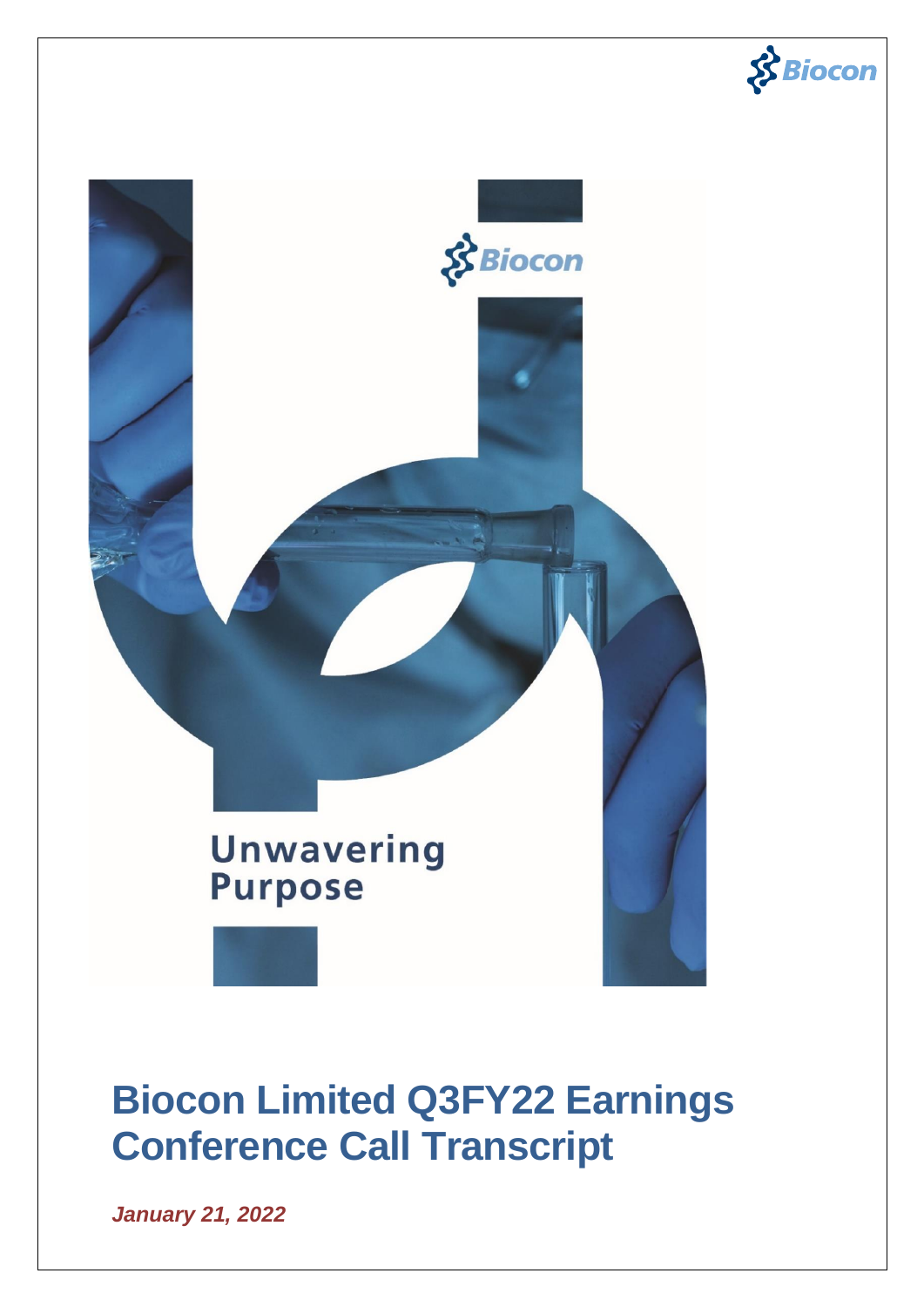

## Speakers and Participants from Biocon Limited and Biocon Biologics Limited

- **Dr. Kiran Mazumdar-Shaw**  *Executive Chairperson, Biocon Limited* Š
- 睿 **Mr. Siddharth Mittal** – *CEO & Managing Director, Biocon Limited*
- 客 **Dr. Arun Chandavarkar** – *Managing Director, Biocon Biologics Limited*
- **Mr. Shreehas Tambe**  *Deputy Chief Executive Officer, Biocon Biologics Limited* 愛
- **Mr. Indranil Sen** *Chief Financial Officer, Biocon Limited* 睿
- **Mr. M.B. Chinappa**  *Chief Financial Officer, Biocon Biologics Limited* Š
- $\mathcal{S}$ **Mr. Susheel Umesh** – *Chief Commercial Officer – Emerging Markets, Biocon Biologics Limited*
- s. **Mr. Paul Thomas** – *Chief Commercial Officer-US, Biocon Biologics Limited*
- **Mr. Abhijit Zutshi** *- Commercial Head - Global Generics, Biocon Limited*   $\mathbf{R}$
- **Mr. Nehal Vora** *- Commercial Head - Global API, Biocon Limited* \$
- Š. **Ms. Aishwarya Sitharam** – *Head - Investor Relations, Biocon Limited*
- **Mr. Nikunj Mall**  *Head - Investor Relations, Biocon Biologics Limited* Š.

## External Participants during Q&A session

- 睿 **Damayanti Kerai** – *HSBC*
- Š **Tarang Agarwal –** *Old Bridge Capital*
- $\mathcal{S}$ **Surya Patra** – *Phillip Capital*
- $\vec{p}$ **Shyam Srinivasan** – *Goldman Sachs*
- **Prakash Agarwal**  *Axis Capital*  $\overline{\mathbf{S}}$
- Š **Yash Tanna –** *iThought Portfolio Management Services*
- $\hat{\mathbf{x}}$ **Nitin Shakdher –** *Green Capital Single Family Office*
- **R Sameer Baisiwala** – *Morgan Stanley*
- 求 **Harith Ahamed –** *Spark Capital*
- \$ **Vikram Agarwal** *– SCA Stock Brokers*
- **Nithya Balasubramanian** *– Sanford Bernstein* ś
- Š. **Chintan Chheda** – *Quest Investment Advisors Pvt. Ltd.*
- **Patrick Stadelhofer** *– Atlantic Lion Investments* Š.
- Š **Vipul Shah** *– Sumangal Investment*
- $\vec{X}$ **Ashutosh Dobhal** *– Individual Investor*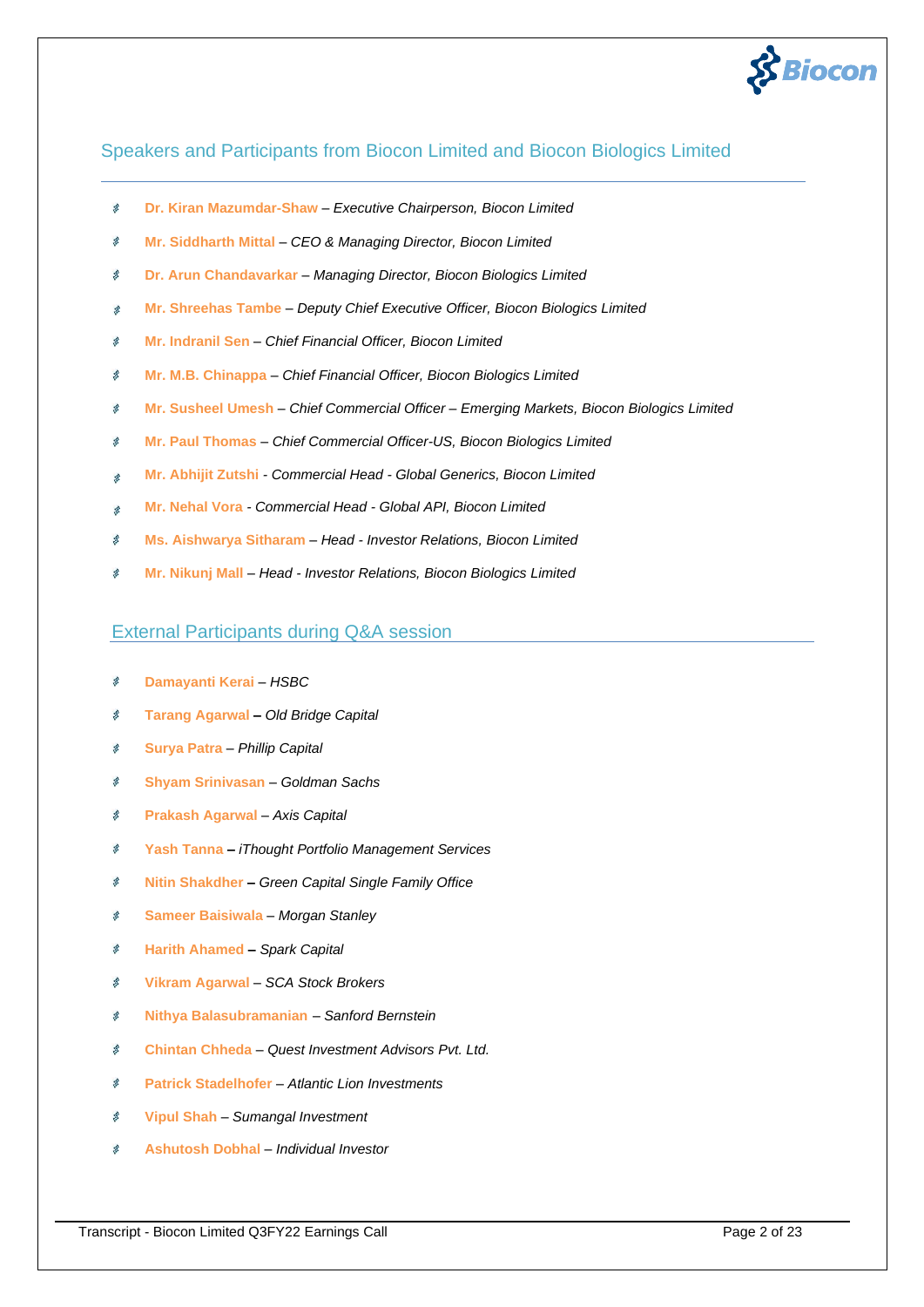

### Prepared Remarks Session

#### *Aishwarya Sitharam:*

Good morning, everyone. I am Aishwarya Sitharam from the Biocon Investor Relations team and I would like to welcome you to Biocon's Earnings Call for Q3FY22. I would like to indicate that all participants will be in the 'listenonly' mode, and there will be an opportunity for you to ask questions after the opening remarks conclude. Should you need to raise questions, please select the 'Raise Hand' option under the 'Reactions' tab of your Zoom application. We will call out your name and unmute your line to enable you to ask the question. While asking, please begin with your name and your organization. Please note that we will not be monitoring any questions on the chat box, but you can raise any technical concerns that you may be facing for our support team to help. I would also like to bring to your attention that this conference is being recorded.

To discuss the company's business performance and outlook, we have with us today the Biocon leadership team comprising of **Dr. Kiran Mazumdar-Shaw**, our **Executive Chairperson** and other senior management colleagues.

I would like to take this opportunity to remind everyone about 'Safe Harbor'. Today's discussion may be forward looking in nature, based on management's current beliefs and expectations. It must be viewed in concurrence with the risks that our business faces that could cause our future results, performance or achievements to differ significantly from what is expressed or implied by such forward looking statements. At the end of this call, if you need any further information, or clarifications, please do get in touch with Nikunj or me.

I would now like to turn the call over to **Dr. Kiran Mazumdar-Shaw**. Over to you, Ma'am.

#### *Dr. Kiran Mazumdar-Shaw:*

Thank you, Aishwarya and good morning, everyone. I welcome you to Biocon's Earnings Call for the third quarter of FY22. Let me start this Earnings Call with warm wishes for a happy, healthy and hopeful 2022. As I reflect on the year that went by, I recall the optimism at the start of 2021 with a flurry of vaccine approvals and signs of the pandemic receding. However, this was short lived with the Delta variant delivering a devastating second wave, thwarting the global economy which was just beginning to recover. Vaccines were deployed across the world to attain levels of protection that would enable revival.

When it seemed like the pandemic was reaching an endemic stage yet another strain of the virus, Omicron, emerged. Omicron were three times more transmissible than the former variant Delta, seems to be far less severe with low hospitalization and death rates. While the outcome of this variant is yet to be seen, mass immunization through vaccination or boosters, an expanded therapeutic arsenal, and lessons from the earlier waves will help blunt the impact of Omicron. This, however, may not be the last variant, and we, as a community, need to brace ourselves for more variants in the future and continue to adhere to COVID appropriate protocols. Pediatric trials need to be sped up so that children can also soon get protective immunity. I also encourage everyone to take booster doses when available.

The need for vaccines has never been stronger as the world continues to battle infectious diseases. As you are aware, Biocon Biologics has recently formed a strategic alliance with Serum Institute, enabling it to enter the vaccines space. Collaboration such as this along with our existing COVID portfolio will enable us to continue to be at the forefront in the fight against COVID-19. Biocon remains committed to provide a comprehensive solution of affordable therapeutics for global healthcare.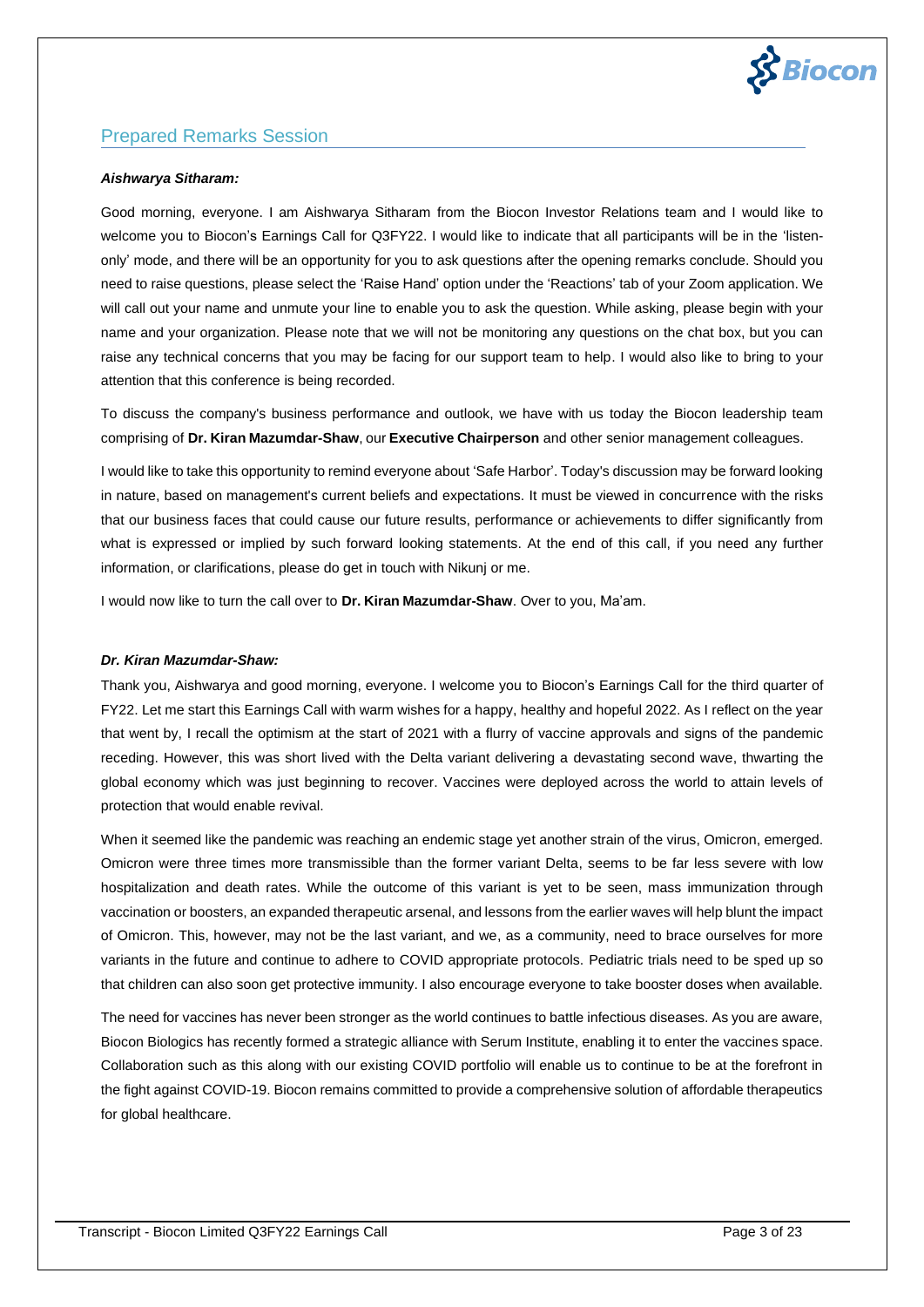

**Let me move to the next slide, where I will now start discussing the key highlights for Q3FY22. Let me take you through a few of these:**

- For the first time, we entered the prestigious Dow Jones Sustainability Index (DJSI) in the Emerging Market category for our progressive environmental, social and governance or ESG practices. We made a formal submission for Corporate Sustainability Assessment for listing on the DJSI and made it to the Emerging Markets Index with a Total Sustainability Score of 45 as against an industry average of 18, achieving a 93 percentile. We also secured an improved Carbon Disclosure Project rating of 'B' from 'C' earlier as per the 2021 report. We are working to establish a strong ESG framework that can endure the test of time and stakeholder expectations, whilst enhancing our responsible corporate citizenship.
- Biocon has been selected to participate in the Government's Production Linked Incentive Scheme 2.0 for the pharmaceutical sector. Under the scheme, Biocon will receive financial incentives of up to ₹250 Crores over a period of six years, linked to investments in manufacturing infrastructure and corresponding incremental sales of pharmaceutical goods. Several companies had applied for the scheme and we were among the 55 companies that were selected based on parameters such as manufacturing investments over the last 10 years, number of regulatory approvals, R&D spends as a percentage of manufacturing revenue, etc.

#### **I would now like to turn to certain management updates.**

- Biocon Biologics has appointed Matthew Erick as the Chief Commercial Officer Advanced markets. Matthew's appointment reflects our strategic intent to build commercial capabilities in the advanced markets of North America, Europe, Australia and New Zealand. Matthew will be based out of the US.
- A second management update relates to Dr. Mandar Ghatnekar who has been appointed as Chief Digital Transformation Officer at Biocon Biologics and will be leading their IT and digital solutions initiatives.
- Ajit Pal Singh has joined us at Biocon Biologics as Head Branded Formulations India. Ajit will be responsible for spearheading near term plans and long-term strategic investments for our existing portfolio as well as building brands to drive sustainable growth.

#### **I will now move on to the financial performance of this quarter:**

- At a consolidated group level, revenues for Q3FY22 were ₹2,223 Crores versus ₹1,885 Crores, a year-on-year growth of 18% and a sequential growth of 14%.
- Revenues from our Biosimilars business delivered a robust year-on-year growth of 28%, while that of our Research Services business grew by 10% and Generics' revenues grew by 7%.
- We recorded a forex gain of ₹19 Crores this quarter as compared to ₹6 Crores during Q3FY21.
- A mark-to-market loss of ₹77 Crores arising on Biocon Biologics' investment in Adagio Therapeutics is reported for the quarter.
- We also recorded a gross R&D spend of ₹178 Crores for this quarter, which corresponds to 12% of revenues, ex-Syngene. Of this ₹138 Crores has been expensed in P&L, whereas the balance amount has been capitalized.
- Core EBITDA margins i.e. EBITDA margins net of licensing, forex, mark-to-market loss on Adagio investment and R&D stood at 33% compared to 31% in the same quarter last year. This is on account of an improved performance in both Biosimilars and Generics.
- EBITDA for the quarter was ₹537 Crores, a 25% year-on-year growth. The EBITDA margin stood at 24% as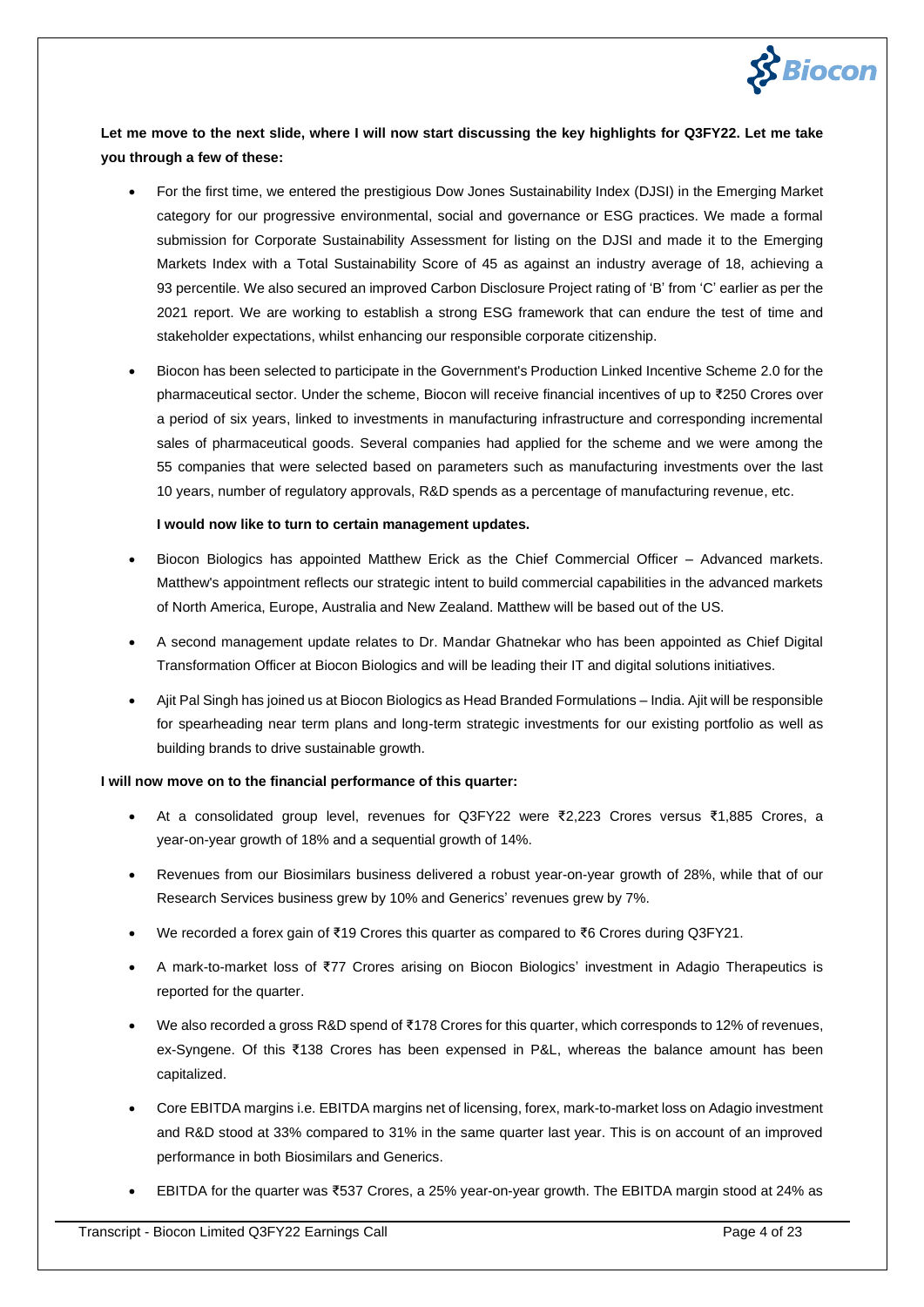

against 23% reported in Q3FY21.

- Profit Before Tax or PBT for the quarter stood at ₹269 Crores, up 14% versus ₹236 Crores during the same quarter of the last fiscal.
- Net profit for the quarter stood at ₹187 Crores versus ₹169 Crores in Q3, a growth of 11%.
- However, if we adjust for the mark-to-market loss on investment in Adagio, our EBITDA during the quarter would be ₹614 Crores, reflecting an EBITDA margin of 28% as against the reported margin of 24%. Profit Before Tax for the quarter would be ₹346 Crores as against the reported ₹269 Crores.

#### **Let me now turn to the performance of our business segments during the quarter.**

#### **Generics**:

- The Generics segment delivered quarterly revenues of ₹607 Crores indicating a sequential growth of 15% and a year-on-year growth of 7%.
- Profit Before Tax for the quarter stood at ₹67 Crores versus ₹53 Crores in the same period last year. PBT margins were up 11% as against 9% in the previous fiscal.
- The business saw a robust sequential growth due to the successful launch of our vertically integrated complex formulation, Everolimus, in the US, which was also a Day-1 launch for its 10 mg strength. We also had a good uptick in our API business. The launch of Everolimus was also a key driver in the year-on-year growth of the segment. Since the launch, the product has gained traction and we expect that this product will continue to contribute to the growth of our generics portfolio.
- During the quarter, operations, which had been impacted due to COVID-related challenges in previous quarters, started normalizing. However, the business continued to face pricing pressure headwinds in various markets. While margins improved for the quarter, there was an impact on profitability due to higher raw material costs, particularly solvents, and higher costs of logistics. I think, this has been felt across the industry.
- During the quarter, we also continued to make progress on our product pipeline. Following the Remote Interactive Evaluation conducted by the US FDA in the last quarter for our oral solid dosage manufacturing facility in Bengaluru, we received an ANDA approval for Mycophenolic Acid Delayed-Release Tablet at the end of November. During the quarter, we also received the dossier approval for Everolimus tablets and Fingolimod capsules for the EU market.
- In line with one of our strategic priorities to expand our presence in newer geographies, we signed a partnering deal with Tabuk Pharmaceuticals to commercialize several specialty generic medicines in the Middle East and North Africa region. This is an important milestone for Biocon as we strengthen our commitment to provide affordable healthcare for patients around the globe.
- Our greenfield Immunosuppressant API manufacturing facility in Vishakhapatnam remains on track to be commissioned in FY22, with qualification and validation in FY23.
- As we add new capacities, accelerate new product launches in key markets supported by our efforts for driving cost efficiencies, we expect continued growth in the quarters to come.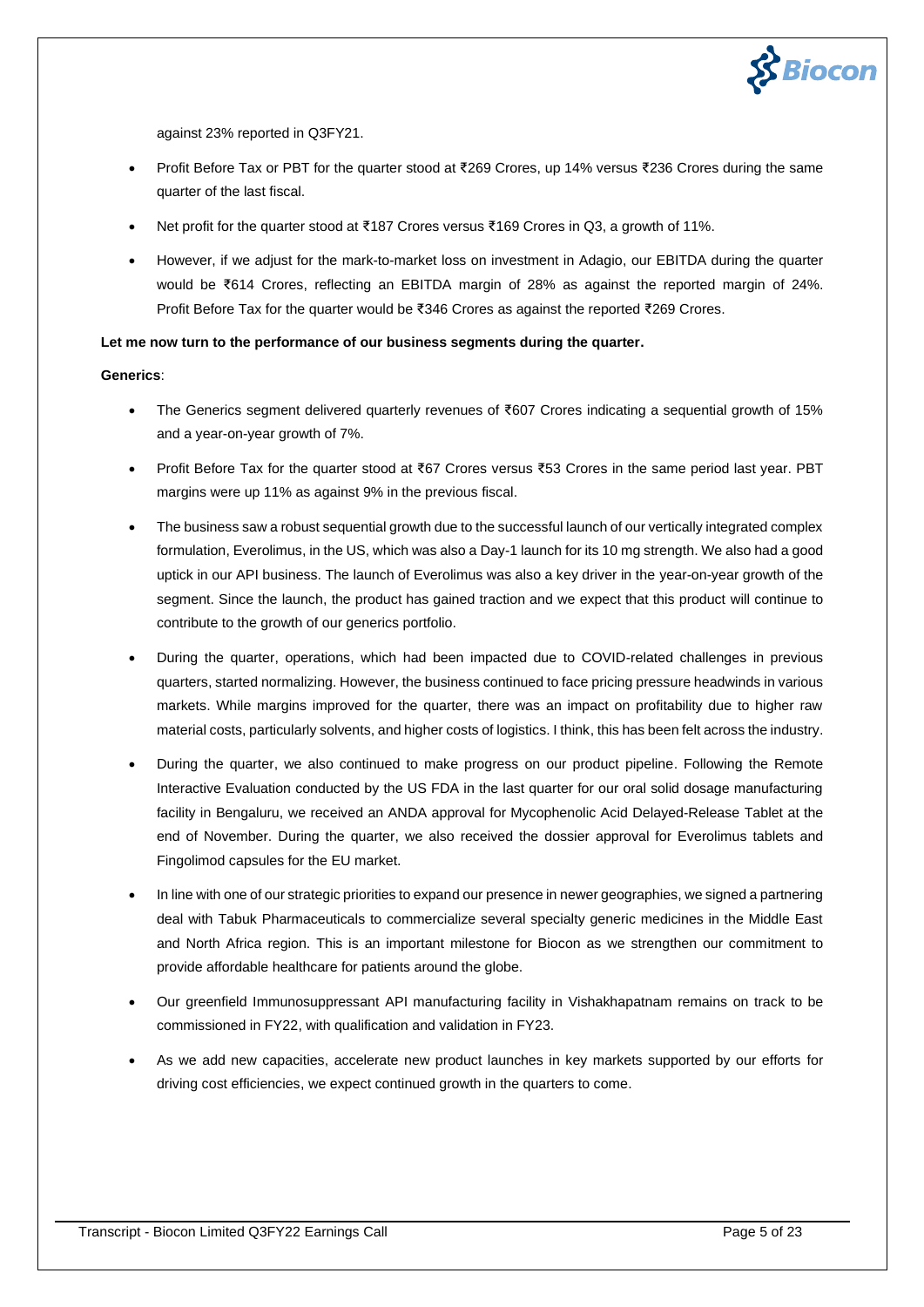

#### **Biosimilars**

- Biocon Biologics recorded revenues of ₹981 Crores for Q3, a year-on-year growth of 28% and a sequential growth of 32%.
- EBITDA for the quarter was up 12% year-on-year at ₹236 Crores. This includes a mark-to-market loss of ₹77 Crores made from the investment in Adagio at its IPO.
- Core EBITDA including R&D, forex, licensing income and mark-to-market loss on Adagio investment stood at ₹363 Crores which is up 27% year-on-year. Core EBITDA margin was at 38% for the quarter, in line with the same period last year, demonstrating our ability to profitably grow this business.
- Profit before tax, excluding the mark-to-market loss on the Adagio investment, stood at ₹201 Crores which is up 82% year-on-year.
- The strong growth in revenue and profits are backed by robust demand across products and geographies.
- We launched our 351(k) biosimilar insulin Glargine in the US paving the way for interchangeable biosimilars in the region. The US Court of Appeals for the Federal Circuit has ruled in favor of our partner Viatris on all the five Sanofi Lantus® SoloSTAR® device patents vindicating our long-held position on intellectual property.
- We expect significant uptake of the product in the US evidence by several commercial arrangements already in place. Semglee has received preferred status in the national formularies of key PBMs including Express Scripts and Prime Therapeutics and will also be offered through Walgreens Prescription Savings Club. Viatris has established a range of options to support patients such as Patient Assistance and Co-pay Programs.
- We continue to see gradual improvement in the market share of Ogivri in the US, which was pegged at 11.4% in December. It continues to be a leading biosimilar Trastuzumab in Australia and Canada.
- We are witnessing growth from Europe with steady improvement in performance in the markets where Viatris is present.
- We have seen impressive growth in the Biocon Biologics led commercial franchise in emerging markets. We have made good progress on our strategy of entering new markets, enabling sustainable growth in our B2B business. For example, we have forged commercial partnerships for biosimilar Bevacizumab in about 20 countries post the EMA approval in April 2021. The Branded Formulations India business which is our frontend commercial engine in India continues to see healthy growth with nine months revenues for FY22 exceeding the full year FY21 revenue.
- We continue to progress our Wave 2 R&D pipeline and expect some of them to enter the clinic this quarter.
- Encouraged by the demand for our current insulin globally and the pipeline ahead of us, we have initiated investments for the expansion of our insulin manufacturing facility in Malaysia.
- Our strategic alliance with Serum Institute Life Sciences which involves a merger of Covishield Technologies Private Ltd into Biocon Biologics with effect from 1<sup>st</sup> October 2022 is on track. We will be submitting the relevant regulatory filings this month.
- To summarize the strong performance of the biosimilars business underpinned by its robust business fundamentals, validates its long-term potential. There are multiple near-term catalysts, such as revenues from the vaccines alliance with Serum Institute and the US launch of biosimilar Bevacizumab, Aspart and Adalimumab in the future, which will further propel the business.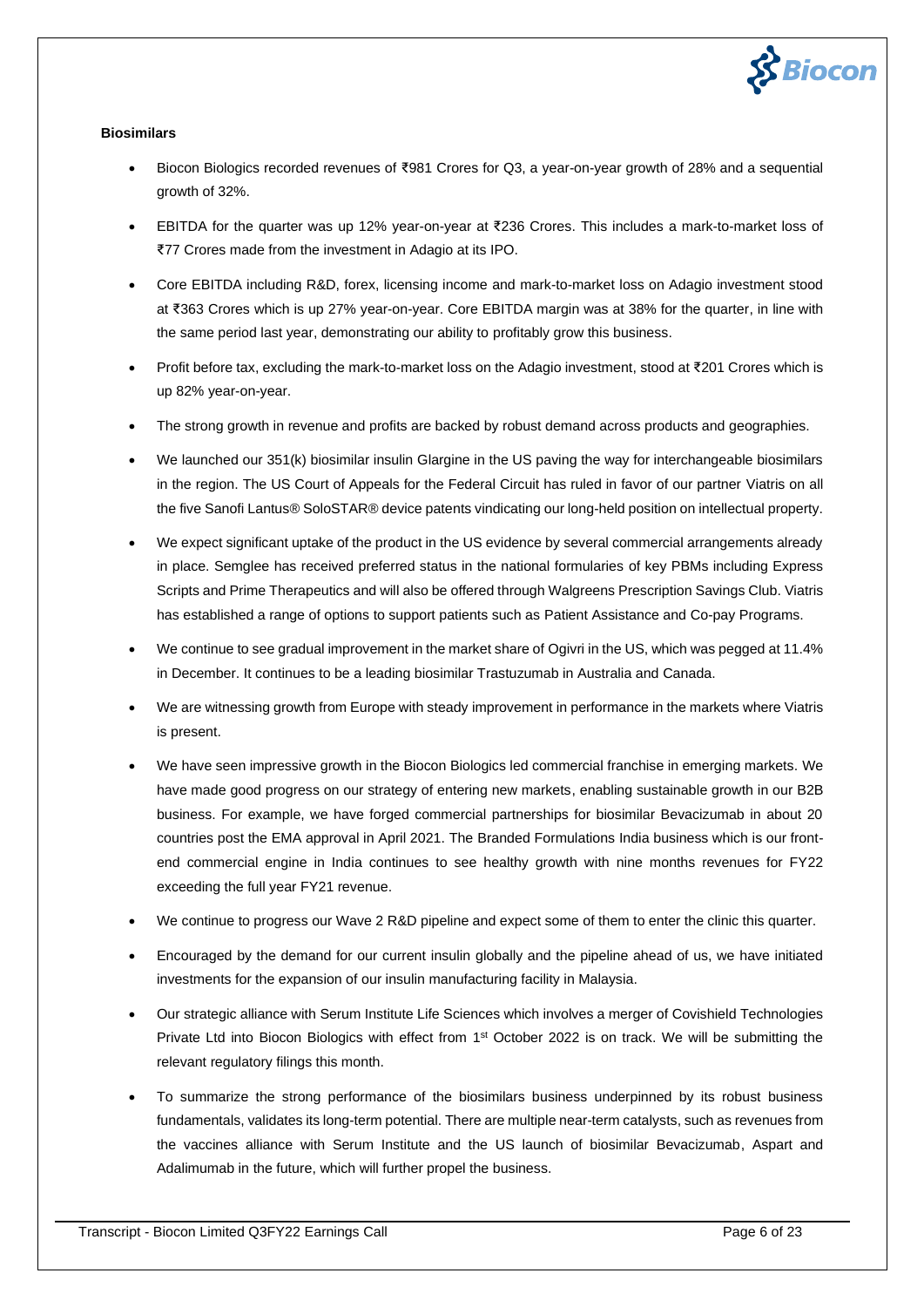

#### **Novel Biologics**

- Equillium, our US based partner, is on track to initiate a Pivotal Study in early 2022 for the use of Itolizumab in First-Line treatment of Acute Graft Versus Host Disease.
- Equillium is also conducting a Proof of Concept study for its use in systemic lupus erythematosus (SLE) or Lupus Nephritis (LN). SLE is an auto-immune chronic inflammatory disease with over 100,000 patients in the US and over 45,000 patients in India, many of whom do not respond to standard available therapy of steroids and immunosuppressive drugs. We believe Itolizumab can address this unmet need with better remission rates, more durable responses and a better safety profile.
- Our clinical strategy for Itolizumab was further supported by the recent publication of a manuscript in the 'Journal of Clinical Investigation', highlighting the contribution of CD6-ALCAM pathway in Lupus Nephritis.
- After observing positive trends in the Part A of its Phase 1b EQUALISE study for SLE and LN indication, Equillium has also now expanded the Part B portion to clinical centers in India, after obtaining approval from the Drugs Controller General of India.
- During the quarter, our Boston-based associate Bicara Therapeutics, completed enrollment for the dose finding part of the Phase I trial for its lead program, BCA101, as a single agent and in combination with a PD1 inhibitor. Bicara established all doses tested to be safe and tolerable for both monotherapy and in combination and is on track to open three expansion cohorts at the start of 2022.

#### **Research Services – Syngene**

- Revenue from operations stood at ₹641 Crores for the quarter, indicating a year-on-year growth of 10%.
- Profit Before Tax for the quarter increased by 10% year-on-year to ₹128 Crores.
- Discovery Services and the Dedicated Centers were key growth drivers, while Development Services and Manufacturing Services delivered sustained performances.
- A significant milestone for Syngene in the Dedicated Centers was the extension and expansion of the longstanding multi-disciplinary research collaboration with Amgen until the end of 2026. Last year, BMS also extended their contract by 10 years. This confirms the stability of both relationships and demonstrates the strategic value that Syngene provides to help their partners build successful pipelines.
- Syngene is well-positioned to meet the evolving requirements of their clients and the Company has raised their revenue growth guidance for the full year from mid to high teens.

I would now like to conclude my remarks by saying that we are tracking well across our businesses. And we are confident that we will end this fiscal on a strong growth trajectory. I once again wish you all a happy, safe and hopeful 2022 and I would now like to open up the floor to questions. Thank you.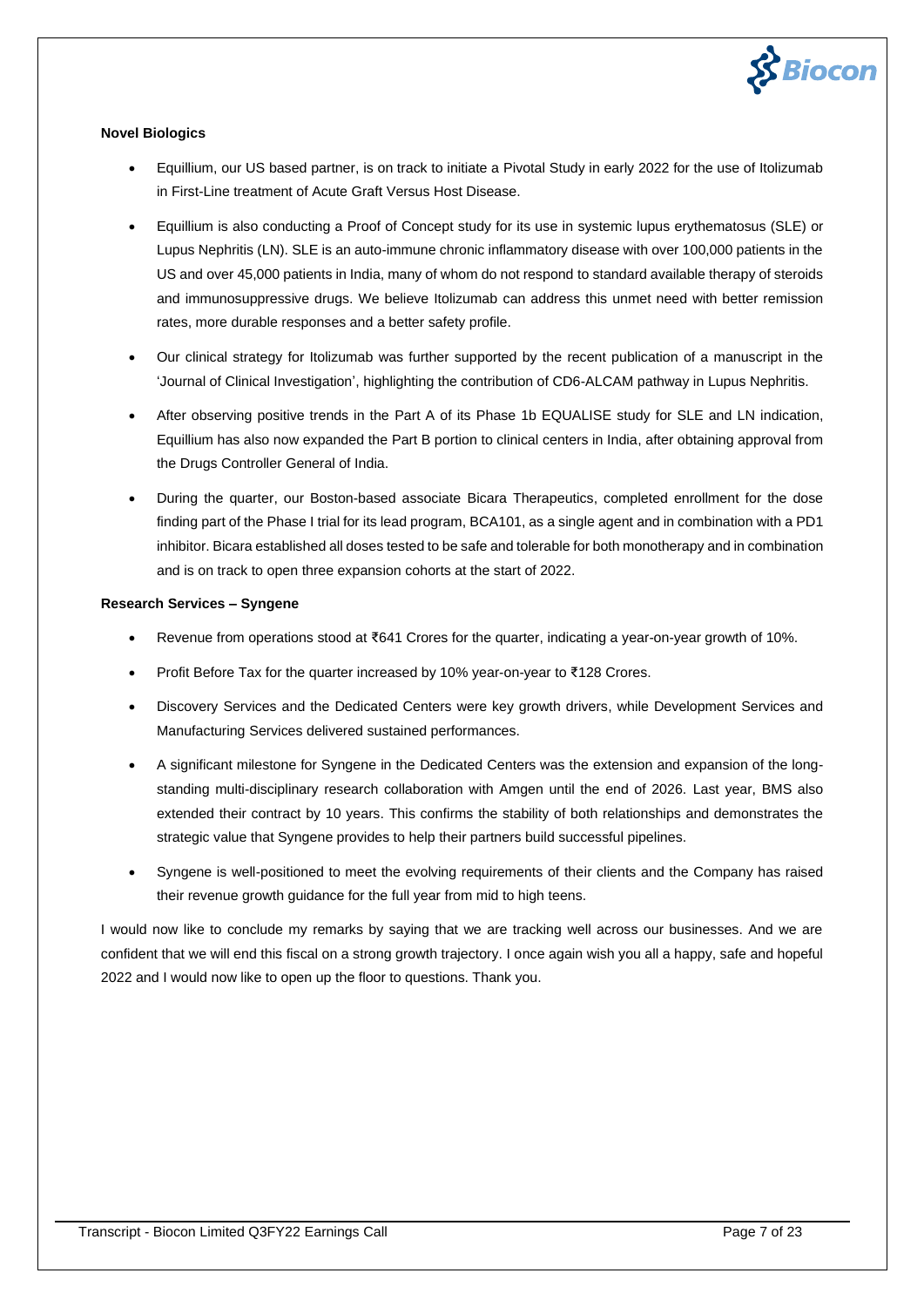

## Q&A Session

# **Nikunj Mall:** Thank you, Ma'am. While we wait for the queue, I would like to remind everyone, should you need to raise any question, please select the 'Raise Hand' option under the 'Reactions' tab of your Zoom application. We will call out your name and unmute your line to ask the question. The first question is from Damayanti Kerai from HSBC.

**Damayanti Kerai: Hi, Good Morning. This is Damayanti from HSBC Securities, Mumbai. So, thank you for the opportunity. And my first question is regarding your launch of Semglee interchangeable product in the US. So, since you launched the product in November 2021, can you share like what kind of response you have seen so far from your competitor in response to your interchangeable launch, whether they have gone more aggressive in terms of pricing offer or some other changes which you might have noticed in the market? Thank you.**

**Shreehas Tambe:** As we discussed in the past, many of these formulary listings happened in the July to September timeframe and we were very successful. Our partner Viatris was able to win a preferred status with Express Scripts in the formulary contracting cycle, which allowed us to get a preferred status displacing Lantus, which was the preferred brand until then. So clearly, we've been able to displace some of the incumbents and move them out from that preferred status. So, we really see FY22 as a place where we will be in a position to move the market in the manner that we projected. So, we're not really looking at a competitive dynamics playing out during the course of the contracting cycle with the accounts that we've been able to secure.

**Damayanti Kerai: Thank you, Shreehas and my second question is again on Semglee. So, obviously you have got listed in some of the biggest PBMs in the US. So, any update on your progress towards moving to a government program, whether it's Medicaid or Medicare?**

**Shreehas Tambe:** If you look at the launch strategy that Viatris came up with, we came up with a dual-brand strategy. And that dual-brand strategy was essentially to address exactly the kind of question you've asked where we address patients in all types of segments regardless of their insurance or their payment plans, whether it is in the commercial space or the formulary listings, which is roughly about 30% of the market, or the Medicare Part D which you just referred to which would be around 35% of the market or the governmentsupported programs or the part where we have managed Medicaid part of it, which would be another 15 to 17%. With these initiatives in the two-brand strategy that we've come up with, and the programs that Viatris has launched, whether it is the Senior Citizens Programs or the Walgreens Prescription Saving Programs, we are looking to cover patients across the spectrum regardless of their copay strategies, so that we can really provide this affordable biosimilar interchangeable insulin to patients in the US. So, it's a very comprehensive strategy to provide this insulin to people with diabetes in the US.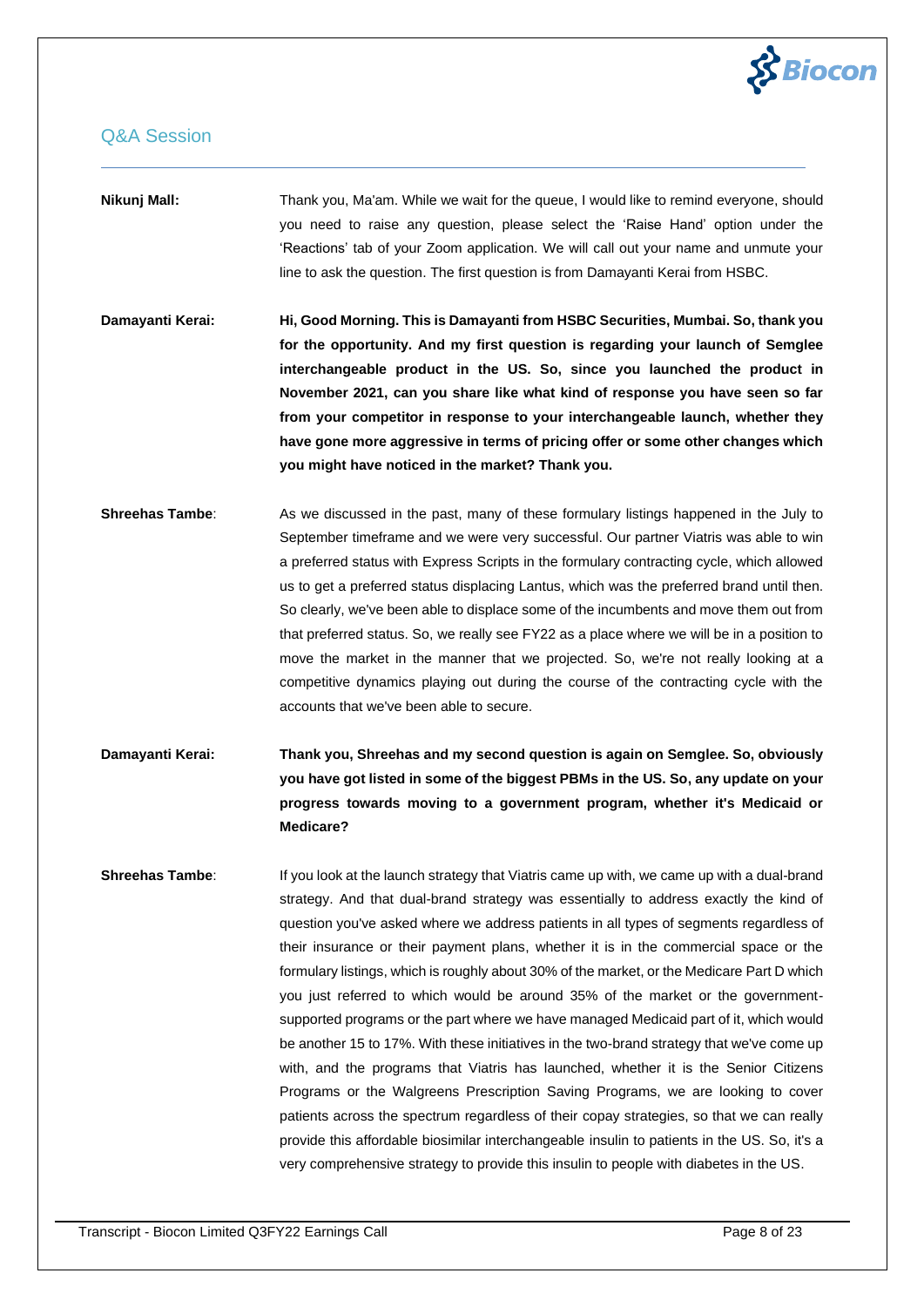

**Damayanti Kerai: Thank you. I'll get back in the queue.**

**Nikunj Mall:** Thanks, Damayanti. Next question is from Tarang Agarwal from Old Bridge Capital.

**Tarang Agarwal: Hello, Good Morning. Two questions from my side on appointment of Matthew if you could give us some broad brush on the scale of commercial capabilities that is being envisaged on the front end, and would the focus be concentrated on specific therapeutic areas?**

**Shreehas Tambe:** If you've seen over the last few quarters that we've come back, we've actually built our leadership team and leadership capabilities across all parts of our business. And during the last three quarters, we've set up our emerging markets commercial front-end with a very strong leadership. In fact even today, Kiran's announcement saw that we've strengthened our commercial front-end further in India despite the fact that we've performed very strongly in the current three quarters which have exceeded the full year revenues of last year. Our conscious strategy has been that we expand our presence into advanced markets and Matthew joining us is basically to expand into the vision and the strategy that we had set for ourselves. Starting with our Recombinant Human Insulin which becomes our first product to get into the US market and then to get our Wave 2 products across the various geographies where we intend to commercialize our products across the world. We have always developed a global biosimilars business, and now that we've strengthened our presence in emerging markets and in India, we're looking to expand this to the advanced markets as well. So that's where Matthew is joining us in.

**Tarang Agarwal: The second on Semglee, can you give us some sense on the strategy behind launching branded and unbranded Glargine.**

**Shreehas Tambe**: Yeah, so I just explained on a previous question to Damayanti. I think the important part was to cover patients or people in all types of insurance coverages that they would have, regardless of whether they have a particular formulary listing and a coverage through a particular formulary or not. Because we may have a coverage with some of the largest formulary with the National Formulary listing with Express Scripts and Prime Therapeutics, but there could be people who will be in need of Semglee or the insulin Glargine interchangeable, who may not be in this coverage and that's where we brought in the second brand, which then allows us for a much wider and broader coverage, regardless of any particular patient's insurance coverage. So that's really the thought behind it.

**Tarang Agarwal:** Thank you.

**Nikunj Mall:** Next question from Surya Patra from Philip Capital.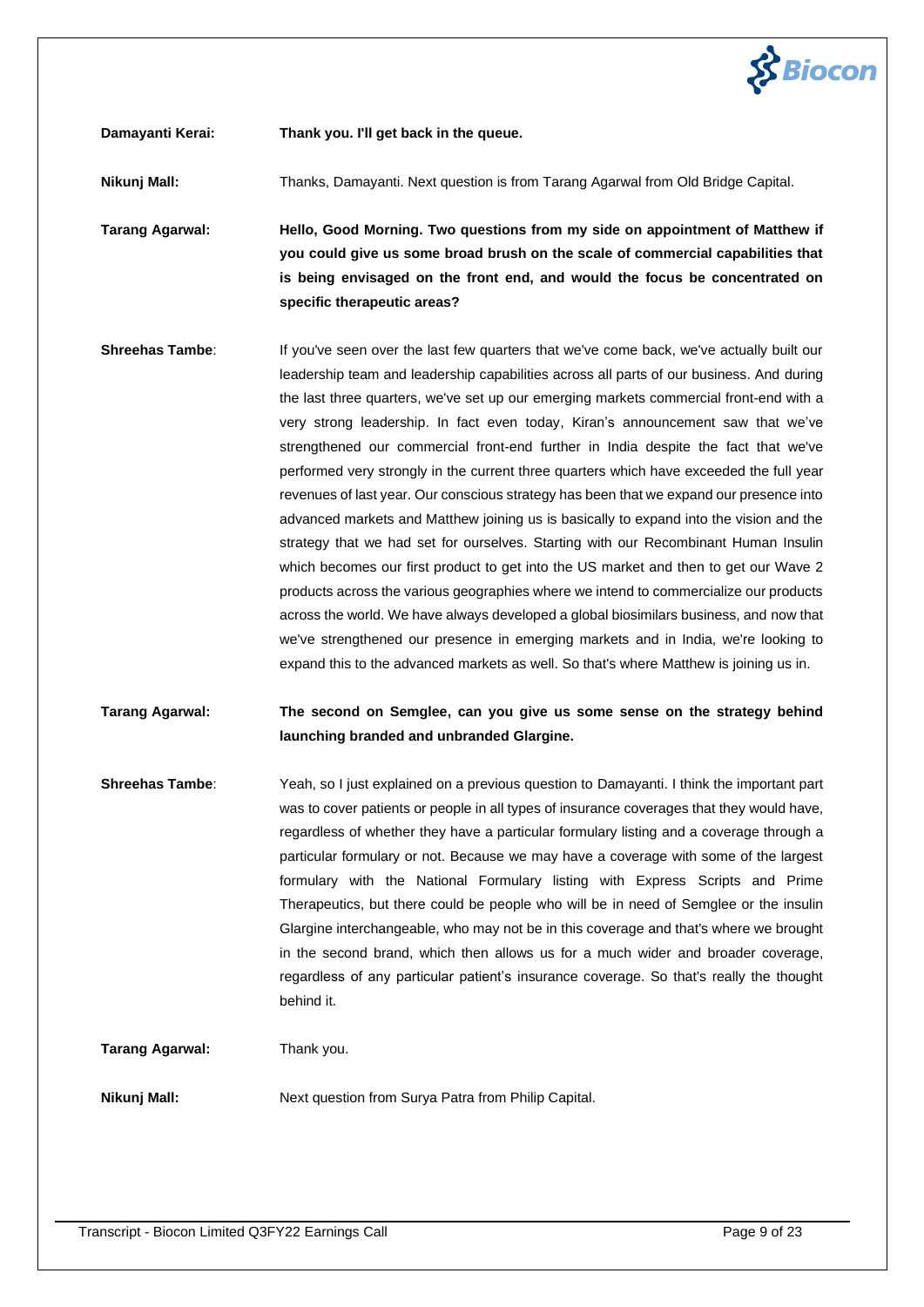

**Surya Patra: Thank you for the opportunity and congrats on the good set of numbers, my first question is on the sequential swing in the biosimilar business what we have witnessed. Is it fair to believe that the largest chunk of that has come from the interchangeable Semglee? And a related question on that, so the interchangeable branded version, Semglee has been launched at double the price of the earlier version, so what is the difference in profit efficiency that we'll witness going ahead since this is going to be kind of a very chunky contributor throughout this calendar year given the exclusivity that we will be having?**

- **Shreehas Tambe**: The sequential growth that we've talked about, I think for the last three quarters we've essentially had sequential growth all through and we had to say that while we've had growth in all our segments - across products, I think a large part of our growth has also come because of the launch of the insulin Glargine interchangeable in the US, that's a fair comment. And we expect some of this to stay as we get into Calendar 2022. So this kind of increase sequential growth is something that can be driven by the insulin Glargine and that is a fair point. The second aspect where you talked about the markets and whether there is an opportunity to see that these margin improvements will happen over time. I'll defer that question to Chinni to respond to that second half of the question. Chini over to you on that part.
- **M.B Chinappa:** Sorry, I didn't catch that second half of the question. But yes, the sequential growth is for Q3 particularly is on the back of the bigger starting supplies of interchangeable insulin for the US market. We see that picking up as you go into 2022 and of course, the profit shares that will flow through as this converts into market sales, because right now what you see in our Q3 books is just a supply of product from Biologics to Viatris. In terms of pricing and profitability, we don't want to comment on that. And I would say, there's always a gross price / net price, but we don't comment on pricing.
- **Surya Patra: I think there are a couple of new initiatives that have been taken by the company. So if you can provide some clarity on those initiatives. Let's say, for example, about PLI that was mentioned, can you share something about the kind of investment commitment and the nature of the products that you would be targeting, whether future initiatives on the PLI front is entirely fermentation-oriented? Secondly, even on the vaccine foray through the Serum Institute alliance, so how confident are you in terms of optimally utilizing the targeted capacity of the Serum that is around 10 Crores doses per annum, starting from let's say, second half as you have mentioned? So, that is the second and similarly, the third question that I would ask here is that how should one look at the losses of ₹150 Crores that has been booked so far related to the investment into Bicara? So, if you can clarify these three new initiatives, then I think that will give a greater clarity about the next year's performance.**

**Siddharth Mittal:** Surya, as you know, the Government announced the second PLI scheme which was not necessarily linked to any products. It was a broad-based scheme which covered complex generics, biosimilars. And as a group, we are investing heavily in capex whether it's in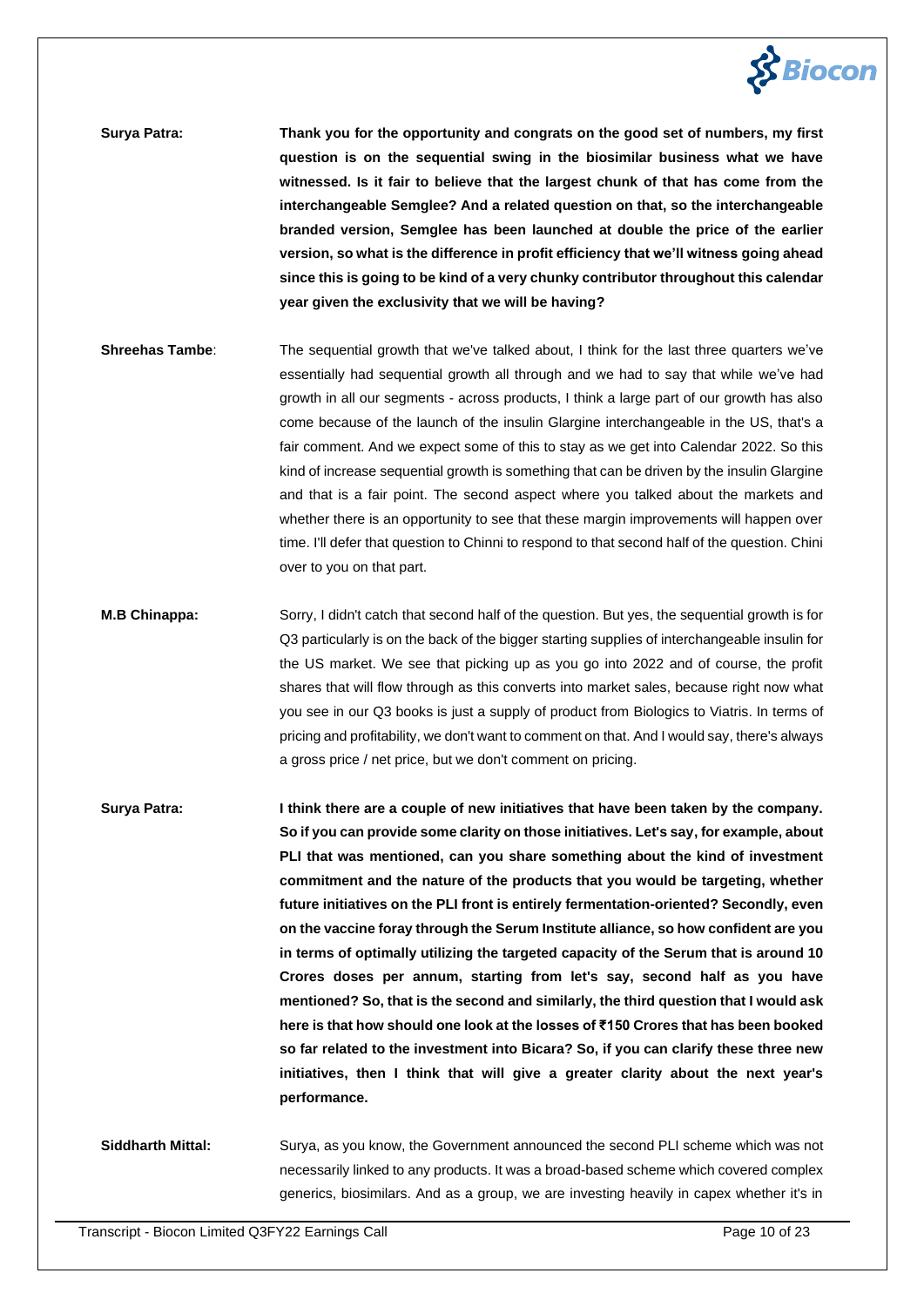

Syngene or biosimilars or generics businesses. In the category B, where we had applied, we were the top company which was selected and the benefit would be ₹250 Crores, which will come over a period of six years on incremental sales. Revenues which will be eligible for this would be coming from both generics as well as biosimilars. There's no change in strategy as far as investments are concerned in capex because we continue to invest irrespective of this incentive. In generics segment, we are investing in fermentation, synthetic and peptides facilities and in Biosimilars segment, we are investing in expanding our insulin capacities in Malaysia, which obviously does not qualify for PLI benefit but other antibody facilities for biosimilars in India will qualify. As far as Bicara's investment is concerned, we have residual carrying value of investment in our books of ₹25 Crores, which we expect would be going through the P&L in the fourth quarter. Bicara is in discussions with third party investors to raise funds to advance its pipeline. As we had said, Bicara will look at external fundraise for future R&D expenses.

We expect some movement in the fourth quarter, after which we do not expect expenses

**M.B Chinappa:** I will take the vaccines question. Yes, of course we see very strong demand for our vaccine portfolio. Initially, of course, there's a bias toward the COVID portfolio, then rolling into the next-gen vaccines, and then progressively as we enter developed markets, which is our medium to long-term plan. To convert that into financial terms, initially at the pricing we believe this could play out where 100 million units could translate to close to \$400 million of revenues and profits, which is in-line with our core EBITDA margins, which is in the mid to high 30s.

to be included in consolidated P&L.

- **Surya Patra: Whether you have started some marketing efforts there, why because just marketing around 10 Crores or 100 million doses from nowhere, whether it would be a staggered ramp up that is why or you have taken off your marketing efforts seriously and hence, you're confident to utilize optimally where we were in the first year?**
- **M.B Chinappa:** Yes, there are lots of joint commercialization efforts underway. And we believe that revenues will start to play out right from the start of the merger. Right now, it will be to CTPL and when CTPL merges into BBL, we will record the revenues.

**Surya Patra:** Thanks a lot.

**Nikunj Mall:** Thank you Surya. Next question is from Shyam Srinivasan from Goldman Sachs.

**Shyam Srinivasan: Hi, thank you for taking my question. Quick, three questions and I'll stop. So first one is on, if you look at biosimilar pricing that is if you look at the latest 3Q calendar data from CMS, another 6-7% decline Q-o-Q, brands have taken 3% cut, so both the two sets - both brands and biosimilars have taken significant cuts. If I were to plot the 15-16 quarters, since biosimilars have launched in the US, we have seen a 50% drop in prices. So, just want you to comment on how you look at pricing? In fact, if I look at Biocon it has taken some of the lesser pricing, so how should we kind**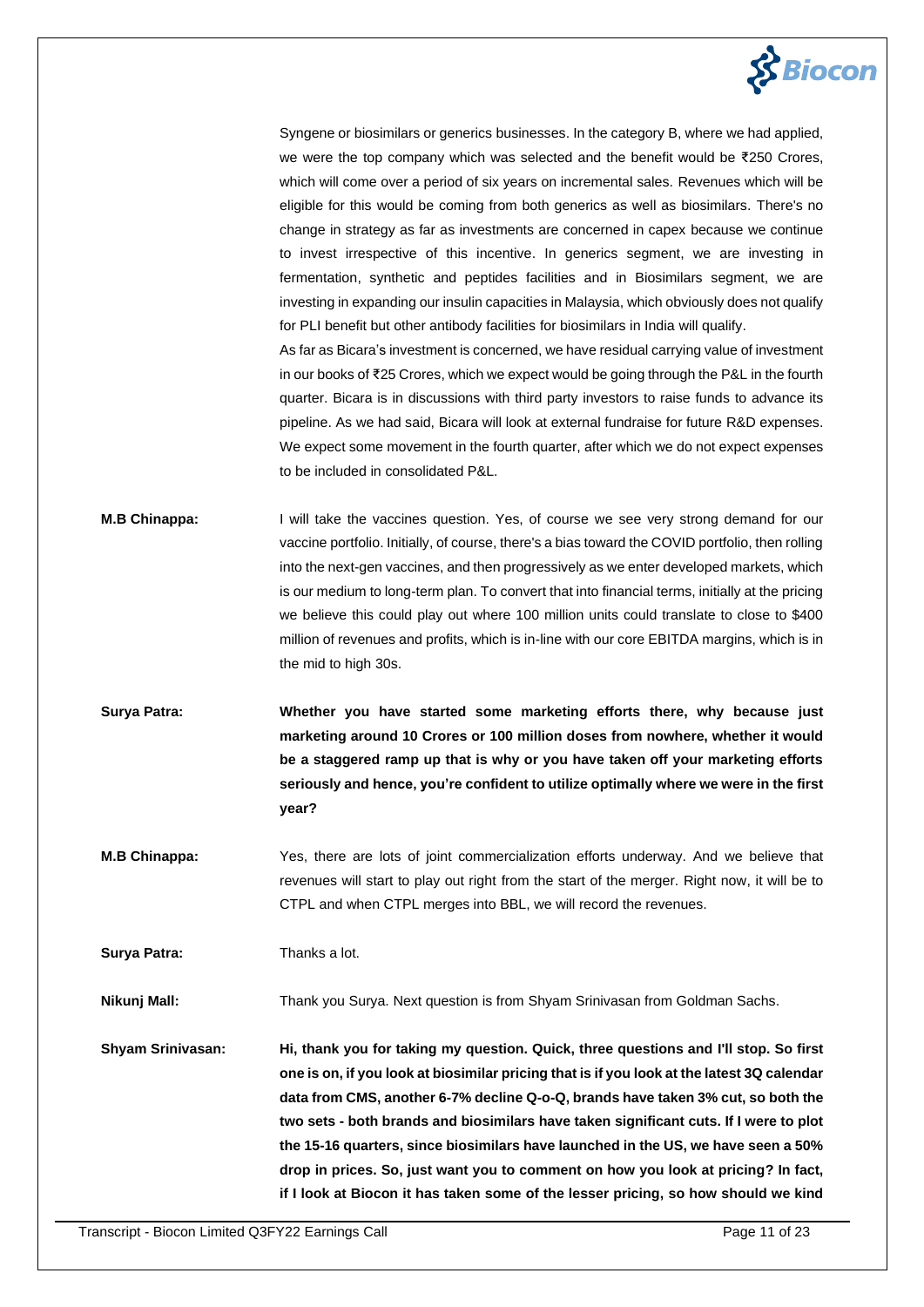

**of look at price versus volume, what are some of the aspirations? So that's question number one. Question number two is on capital allocation. We've had some press speculation around you looking at Mylan's biosimilar business in a combined entity, if you could care to talk about that, or at least give us what your capital allocation priorities are? And the third question is on the split of Biocon Biologic revenues this quarter, EM versus DM and how does this progress?** 

**Shreehas Tambe:** Hi Shyam, thanks for your question. I think let's talk a little bit about price erosion first. I think the important thing is that and I've talked about this before, the general acceptance of biosimilars, particularly in the US which was something that was a big question mark has been quite resoundingly addressed that there is no concern around biosimilars acceptance. So that's a very positive takeaway. We are seeing multiple players enter the market and be successful now, there is acceptance of that. We also aren't seeing a very steep decline which we were expecting with increased competition. That's the whole idea behind having biosimilars, that's the whole idea behind having competition to see that there is a more affordable option to the brand and we have expected this all along and we've signaled that right from the beginning. The US has been a more accommodating steady market where price sanity has prevailed, if you look overall. Basically, between Viatris and us, our strategy has been to preserve value as we've gone through the not chase market share in pursuit of that. We've not eroded value, like many others. So, we continued to hold on to that and our market shares have been steady in that 8 to 10% market share range that we've had whether it is in Fulphila or whether it is in Ogivri and we of course see it now inch forward with Semglee with the discussions we just had now recently. In Europe, we see a slightly different trend, it's not a homogeneous market, it's a heterogeneous market with several market archetypes where you see that there is a single-win tender. Particularly in the Nordics, you would see a more aggressive pricing trend and you would see winner takes all kind of strategy and then there is more aggressive pricing in such markets in certain cases. In most other markets within Europe, you have also seen a position where there are mandated price reductions year-on-year once there is a first biosimilar launch. So, some of these are predicated, some are predecided and we are seeing that given that there is a 10 to 25% reduction, which you would have factored in, the market remains in the line with where we had expected it to move. Emerging markets sometimes have surprised us with the kind of price that they've held on to and that's where we've also seen encouraging signs for the products that we've brought to market. Kiran talked about signing 20 new partnerships in recent times in emerging markets and we are encouraged with the response that we've received in several markets and the partners that we're working with. So, on the whole, I would say price erosion is along the expected lines, and really something that biosimilars were expected to do as a basic principle to bring them into the market. So that was the first question.

> Let me answer the third question that you talked about where you asked us about the EM versus DM split for the quarter and I think what's been our case so far is with the launch of the interchangeable insulin in the US, we are starting to see that the needle began to move towards the developed markets, but still at this stage, I would say given that we've had a strong emerging market performance it's more or less at this point at around the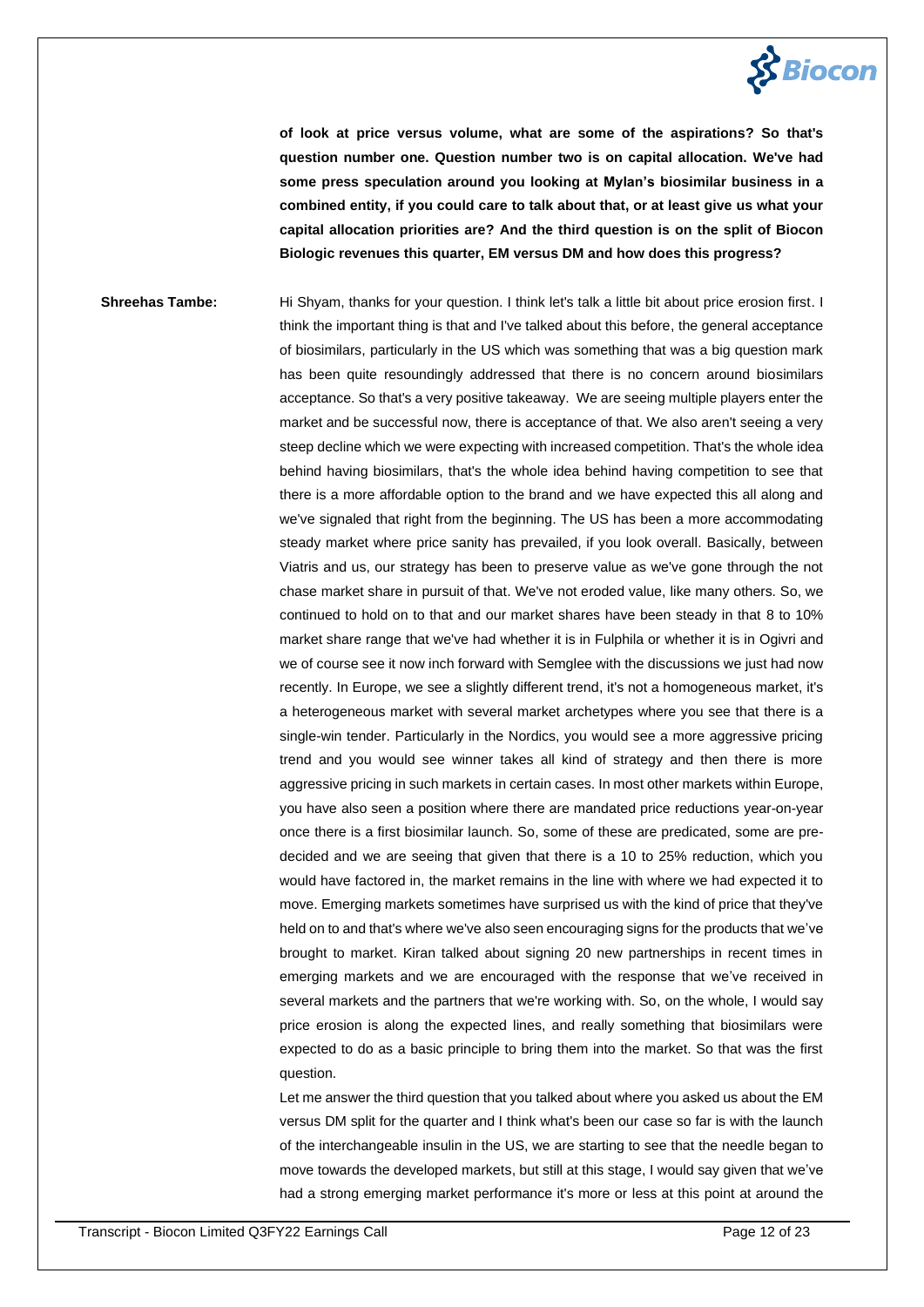

50% mark. So, it's balanced still. We expected to probably start moving as we gain more supplies into the US with Semglee and other products. I will leave the question on speculation out at this time, because there's no point responding to speculation but unless Arun or Kiran want to respond to anything beyond that.

#### **Shyam Srinivasan: Maybe the question then on capital allocation.**

**M.B Chinappa:** Of course there are three types of investments needed to be successful in the biosimilar market. So, it's R&D, capex and the commercial infrastructure. As you've seen, we've been investing quite significantly in building our capex, capital infrastructure to service both the developed and ROW markets. So, significant amount of investment has already been made. We expect that to play out over the next two years as we commission one of the large-scale monoclonal antibody facilities in the coming fiscal and another facility in FY24-FY25 timeframe. R&D investments, you will see that going up as we bring some of our Wave 2 molecules into the clinic. But clearly there is a lot of investments going into this both in building the capital infrastructure, capex and the R&D investments needed to give us that medium to long term growth from Wave 2 and Wave 3 molecules.

**Nikunj Mall:** Thank you Surya. Next question is from Prakash Agarwal from Axis Capital.

**Prakash Agarwal: Hi, Good Morning to all. A question is on R&D, so we saw in the last two quarters, R&D is kind of coming off. It's down 5% y-o-y on nine-month basis. Just wanted to understand, how do we see this for the rest of the year as well as next year, what would be the outlook and is there any update on the Sandoz pipeline, we had talked about that around calendar 2022 we will give some color. So these are two questions.**

**Shreehas Tambe:** So, Prakash I think we have talked about it in Kiran's opening remark as well. Our R&D pipeline has been quite robust. We're in fact looking to get our products into the clinic this quarter. So, you are right in noting that our R&D expenses so far have been more or less not as high as we would have expected. That's because our products have not hit the clinical stage until now. But this quarter, we are expecting them to be in the clinic and you will see that there'll be a big catch up in terms of the R&D development investments that we will be making once these products move into the market. In terms of the Sandoz pipeline, we had talked about these products being under development and we will disclose to the investors once we've reached that stage, where we can talk about them publicly.

**Prakash Agarwal: So, any outlook we can give for the R&D expense next year, like we always do about 12 to 15% which has been our outlook for the Fiscal 2022.**

**M.B Chinappa:** Hi Prakash, we will be in a better position to give you guidance for FY23 as we draw our full-year plan for next year. But yes, we see this trending upwards.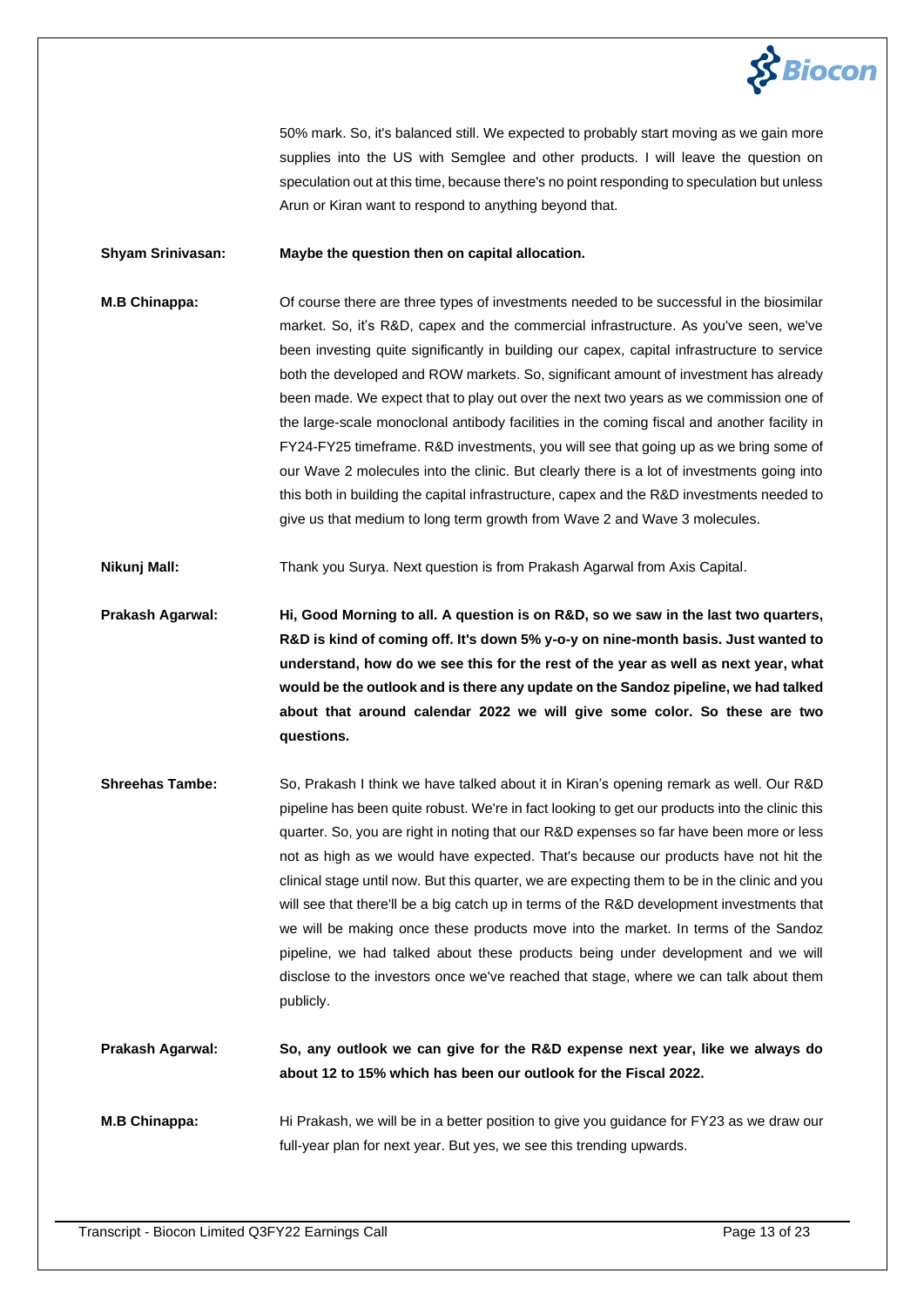

- **Prakash Agarwal: Okay, and is there any update on the RH insulin progress, I mean I learned from the investor deck that you know it is progressing. What are the timelines we are looking at in terms of going to the next level and approval if all goes well?**
- **Shreehas Tambe:** In terms of our RH insulin program there are multiple products that are in the human insulin franchise and we are developing all of these products to bring them to the US. At this stage, we've progressed with the soluble products and we've moved that for further discussion with the agency. We are working to bring the other products as well to the agency and we will of course, discuss in more detail once we are ready to have a more complete conversation on that Prakash but we are moving on that as plan.
- **Prakash Agarwal: Okay, and lastly mix of the conversation we had now, so R&D going to increase a bit, cost structures given that we are planning to expand in vaccine commercialization, etc. will go up, at the same time we have higher value insulin Glargine, on a net basis I assume it will add more value. So, what is the margin trajectory that we are looking for next year given we have some big products as well as big scale up of future products?**
- **M.B Chinappa:** For the biosimilars business, we see core EBITDA margins sustained or improving as we go forward with both the addition of the vaccines business and the increased mix of developed market sales to our total sales. So those two things will help to maintain and grow our core EBITDA margins. On R&D, I'm not yet in a position to give you specific numbers.

**Prakash Agarwal: Okay, this is despite assuming R&D expense will increase?**

**M.B Chinappa:** The core EBITDA margin is before R&D.

**Nikunj Mall:** Thanks Prakash. The next questions from Yash Tanna from iThought Portfolio Management Services.

**Yash Tanna: So, Good Morning team and congratulations on good set of numbers. So my first question is regarding Viatris and Biocon, so we have won the litigation against Sanofi for Lantus Solostar and we have mentioned in the press release that the market for Lantus is \$1.4 billion and Lantus SoloStar is around \$5.1 billion. So, my question is, I want to understand the total addressable market for this Glargine product so it would be around \$6.5 billion or \$1.4 billion only for the Lantus? So that's my first question.**

**Shreehas Tambe:** So, there are two different products, we have Lantus which is sold in terms of SoloStar as a prefilled pen and they also sell it as a 10 ml vial, which is also called as Lantus, and Viatris and Biocon Biologics are the only players in the market which has both these products. So, we would essentially have a complete offering of products and we would have the full addressable market of \$6.5 billion.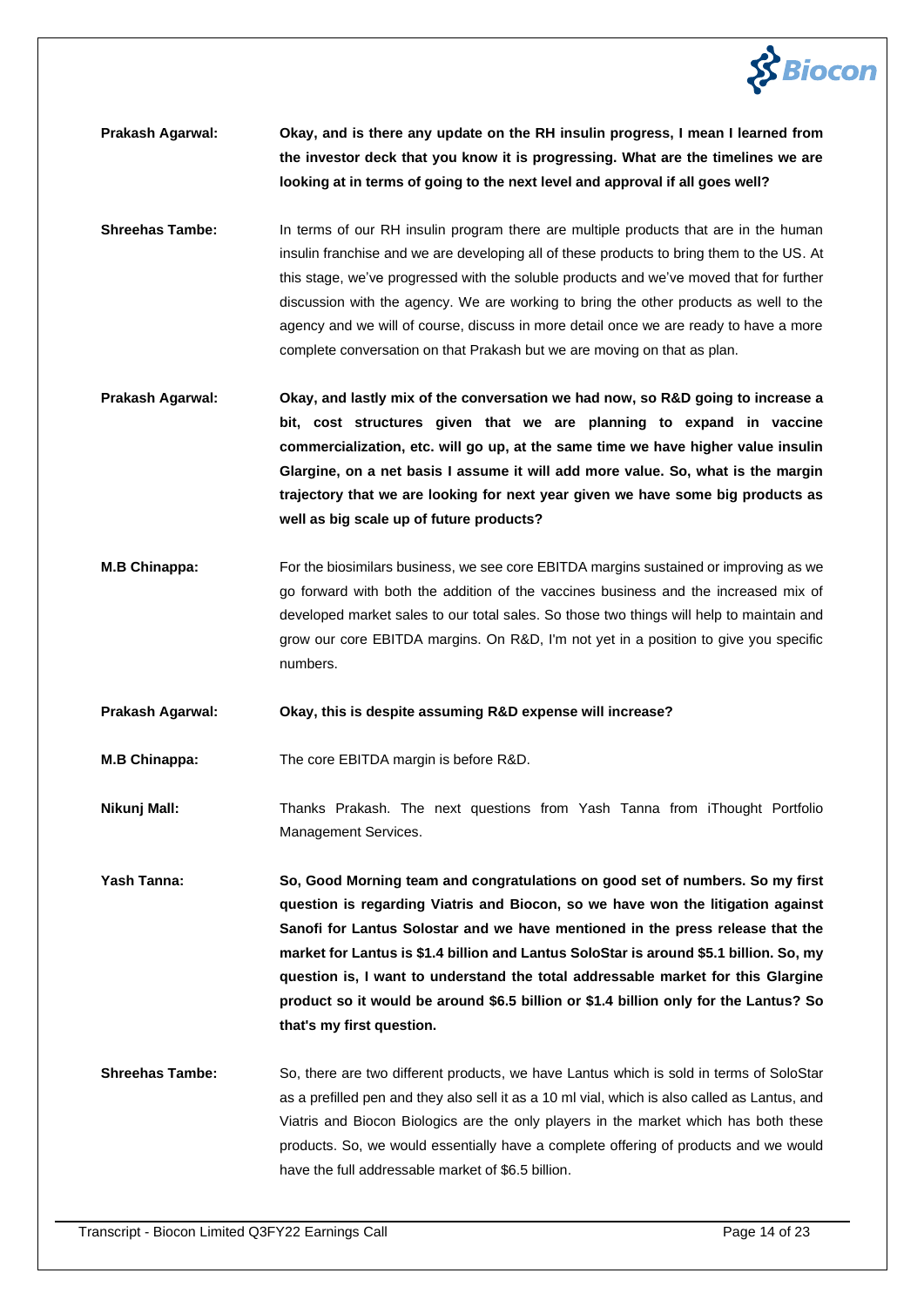

- **Yash Tanna: Thank you. And the second question is a product-specific question - a drug called Victoza with sales around \$2.8 to \$3B. I believe the patent is expiring in 2023 and the API is Liraglutide, which I think we have filed in September 2021. So, my question is, what is the status on that approval and what kind of economic opportunity can that present to us?**
- **Siddharth Mittal:** The product is being developed by the Generics business. It's a very large product in the US and Europe. We have filed the DMF and we will soon be filing our ANDA in the US. We hope to be in the market in-line with the second round of companies that will be launching because there are couple of settlements for Day One launch. We expect to launch the product in FY25.
- **Yash Tanna: My third question is around the Novel Biologics segment. So, I went through an interview of Equillium's CEO, Mr. Bruce Steel, where he mentioned that early next year, they will initiate trials for Itolizumab for Acute GVHD and if those trials are successful, it will be approved for the first line treatment of Acute GVHD, which is more than a \$500M market in the US, what he mentioned. And then I went through the Equillium annual report that mentions that there are few milestones payments that we can receive upon the approval and sale of this drug which is around \$550 million and I think, we also have an exclusive supply arrangement with the Equillium. So, my question is what does the approval of Itolizumab present for Biocon in economic terms?**
- **Siddharth Mittal:** Well, there are milestones linked to the various development stages for different indications. The most advanced indication is Acute GVHD, which is also an orphan indication. We expect once the trial starts this year, Equillium will be able to make good progress in the next couple of years. There are milestones linked to filing of the BLA and its approval and then, there are royalties, which are applicable on sales. We will be supplying the product wherein the product itself will be manufactured by Biocon Biologics, since it's an antibody. We will be supplying to Equillium at a cost-plus markup.
- **Yash Tanna: So, can we quantify any numbers in terms of milestone payments?**

**Shreehas Tambe:** Yash, it's little premature to comment on the payment because we are still few years away.

**Yash Tanna: Okay. Thank you. These are my questions and best of luck to the team.**

**Nikunj Mall:** Thank you Yash. Next question is from Nitin Shakdher from Green Capital.

**Nitin Shakdher: Hi, Good Morning to the management and Good Morning to Mrs. Kiran Mazumdar-Shaw as well. I have two simple questions. My first question is in relation to the strategic alliance between Biocon Biologics and the Serum Institute Life Sciences. Does the management feel that in terms of the growth of the communicable**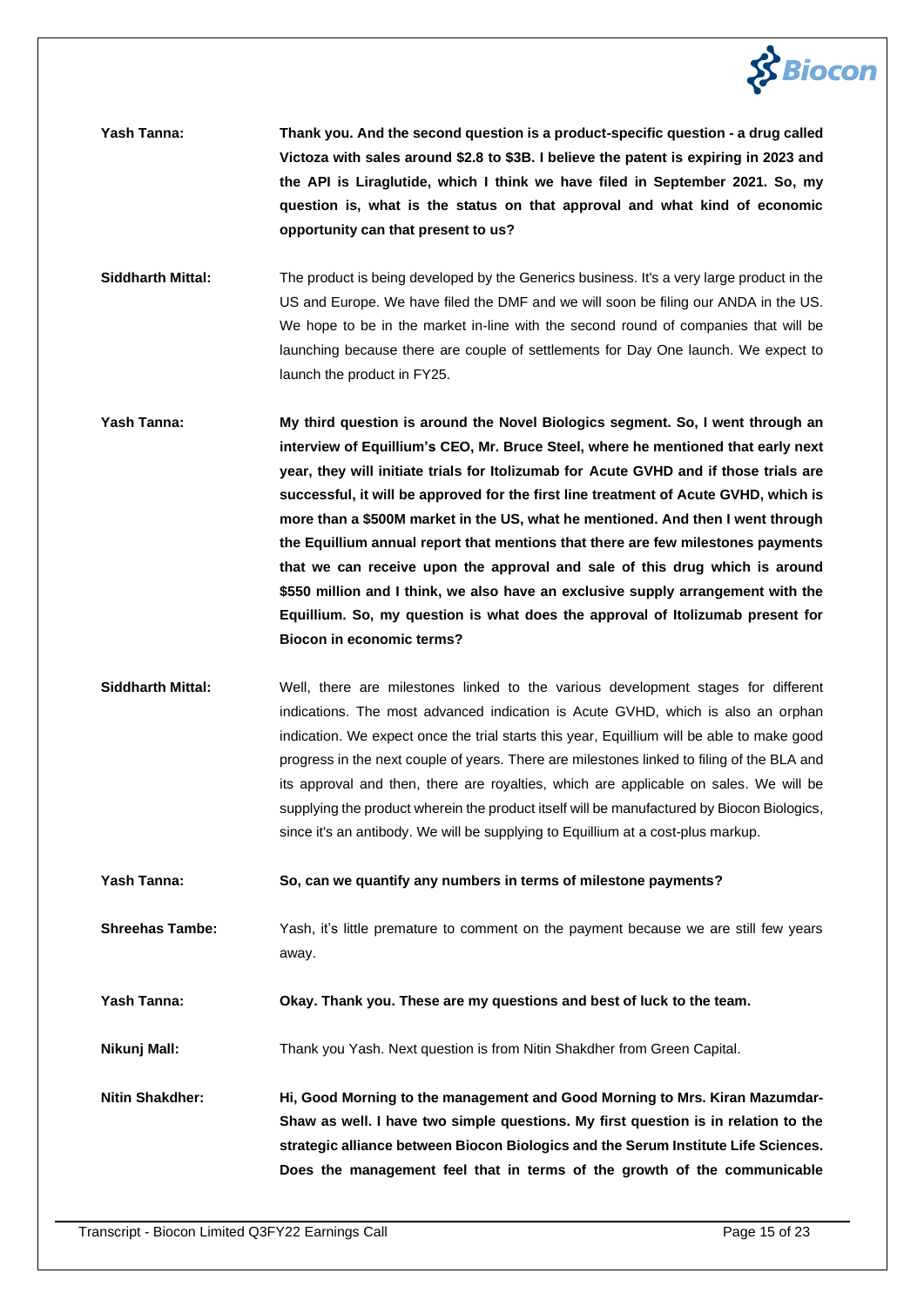

**diseases and the vaccine market seems to be far higher in the future versus the growth in biosimilars? Can you sort of comment on that point, please?**

- **Kiran Mazumdar-Shaw:** I don't think it would suggest that communicable diseases are likely to grow much faster in terms of the vaccines than biosimilars. These are absolutely two separate categories, I think as a company that is focused on global healthcare, up until now, we were really focused on non-communicable diseases and this pandemic actually shone the spotlight on communicable diseases which we had not really looked at seriously. And we believe that in the future, it's important as a global healthcare player to cover both communicable and non-communicable diseases. I think each one of these businesses has its own growth potential, its own growth segments and we believe that obviously, from our business point of view, the pharmaceutical and biopharmaceutical opportunities are the primary focus for us as a company. But we also believe that vaccines can add to this focus and make us truly a global healthcare company focused on both aspects of disease.
- **Nitin Shakdher: Thank you ma'am. My second question is in relation to the specific partnership with Adagio Therapeutics to manufacture and commercialize the neutralizing novel antibody. So, I just wanted to get a sense of what are the specific products which are going to be launched for the prevention of the treatment? Does the management have a sense of the product line at this point in time?**
- **Kiran Mazumdar-Shaw:** Well, the principal product is a product called ADG20, which is an engineered monoclonal antibody for the treatment of COVID-19 and at this point in time of course, its efficacy on all previous variants was very high. And therefore, it was considered to be a very differentiated antibody and because it was an intramuscular jab as opposed to an IV infusion, it had a very strong differentiated profile. It had high efficacy with all previous variants, as well as a very differentiated drug delivery profile, which is why we believe that this was a very good partnership and it is a very good partnership. Recently, they had a setback because the efficacy vis-à-vis the Omicron virus was substantially reduced. However, they have also shared in the public domain that the reduction in efficacy of their antibody is no different to that of the two antibodies, the Vir/GSK and AZ antibody cocktails, which also have shown a reduction in the efficacy to treat Omicron patients. So, they believe that they're on par with these other antibody preparations and they would like to now actually have an adaptive trial design that can actually enhance the dose form of their current dosage to see if they can actually deal with Omicron in a better way. So, I think that's the reason why they've had a bit of a halt in their clinical trial program but having said that, they have indicated to us that ADG20 continues to be a very important opportunity, a very important product. And as you know, the pandemic is not over as yet, we don't know what variants will come next. But at this point in time, we believe that this pandemic does require treatment interventions and we believe that antibody treatments are a very important part of this treatment that is required for dealing with the pandemic.

**Nitin Shakdher: Thank you, ma'am. Thank you for the clarification. So, that's all from my side and all the best for the next financial year.**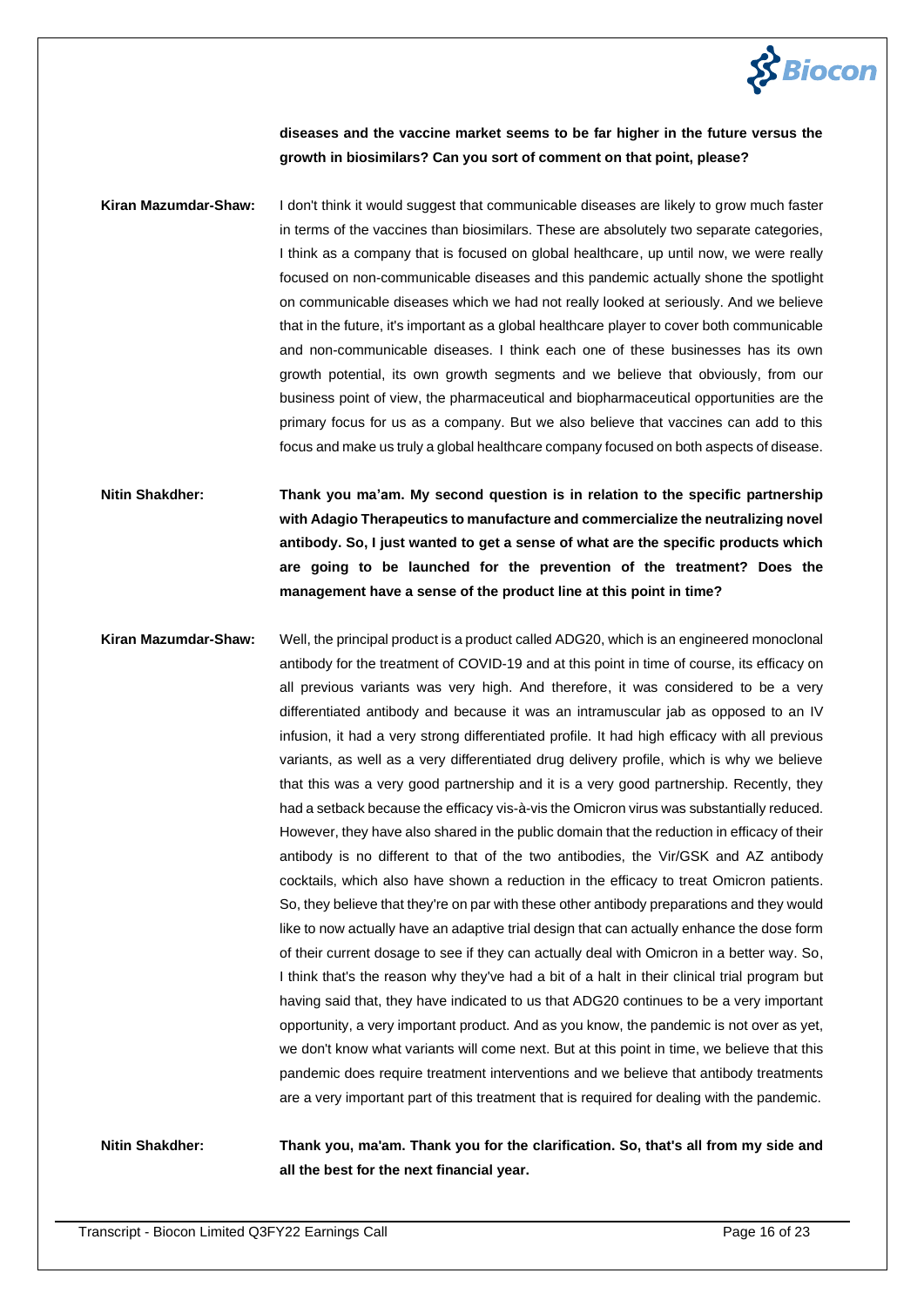

**Nikunj Mall:** Thanks Nitin. Next one is from Sameer Baisiwala from Morgan Stanley.

- **Sameer Baisiwala: Good Morning everyone. My first question is on Aspart. How are you thinking about the CRL issued by FDA and is it connected with the six open observations and by what point do you think you will be able to resolve this and get the approval?**
- **Shreehas Tambe:** Hi Sameer. The CRL was a disappointment for us. We have gone through the CRL letter and there are essentially two aspects to it. The agency came back to us and said that there was a particular diluent, which is used alongside the Aspart vial that we have and that is given to patients who are of very low body weight, particularly pediatric patients and they need this diluent to dilute their dose so that they can take that rapid acting analog. They wanted more information of that diluent which is essentially used along with some excipient. So, it doesn't have the product at all. So, it's a separate product in itself. So that is something that we have to provide more information to them which we are working to provide and the second one was the updates on the inspection that we had provided them in terms of the CAPA responses that we had given them. And they wanted us to provide a complete piece of that data and we will be submitting that information to them. We have been in correspondence and dialogue with the agency to understand the background and that is currently ongoing. Once we are done with that, we should have a more clear picture on how we will be able to and how quickly we will be able to resolve CRL.
- **Sameer Baisiwala: Yeah, thanks. But Shreehas putting these things together, do you think you'd be able to secure the approval in time for contracting for 2023 or is there a risk that we will slip into later part of this year?**
- **Shreehas Tambe:** So, the way it was scheduled is that we were looking to be in time for the second half of the year and we expect to be there with that. We will of course know once we interact with the agency. To give a commitment on behalf of them, and when the agency will decide would be actually going too far. But we are hopeful and let's see how the discussions progress.
- **Sameer Baisiwala: The second question is on insulin Glargine, when you have done the contracting already for 2022, how do we think about the volumes and the pricing? Are these open like you just have sort of a broad umbrella sort of contract or are they more specific, if you can share your thoughts on this?**
- **Shreehas Tambe:** These contracts are drawn up by our partner Viatris along with the various customers that they've got. We may not be able to share a lot of detail around it. But these are contracts that are executed for a contracting term, which is in some cases is an year, in some cases two years which could be defined as such. But we believe that we're not looking for a quarter on quarter change or believe this to be a sustainable revenue stream for us, or a volume stream for us which is why we've guided that some of these things will be much more steady going forward for us.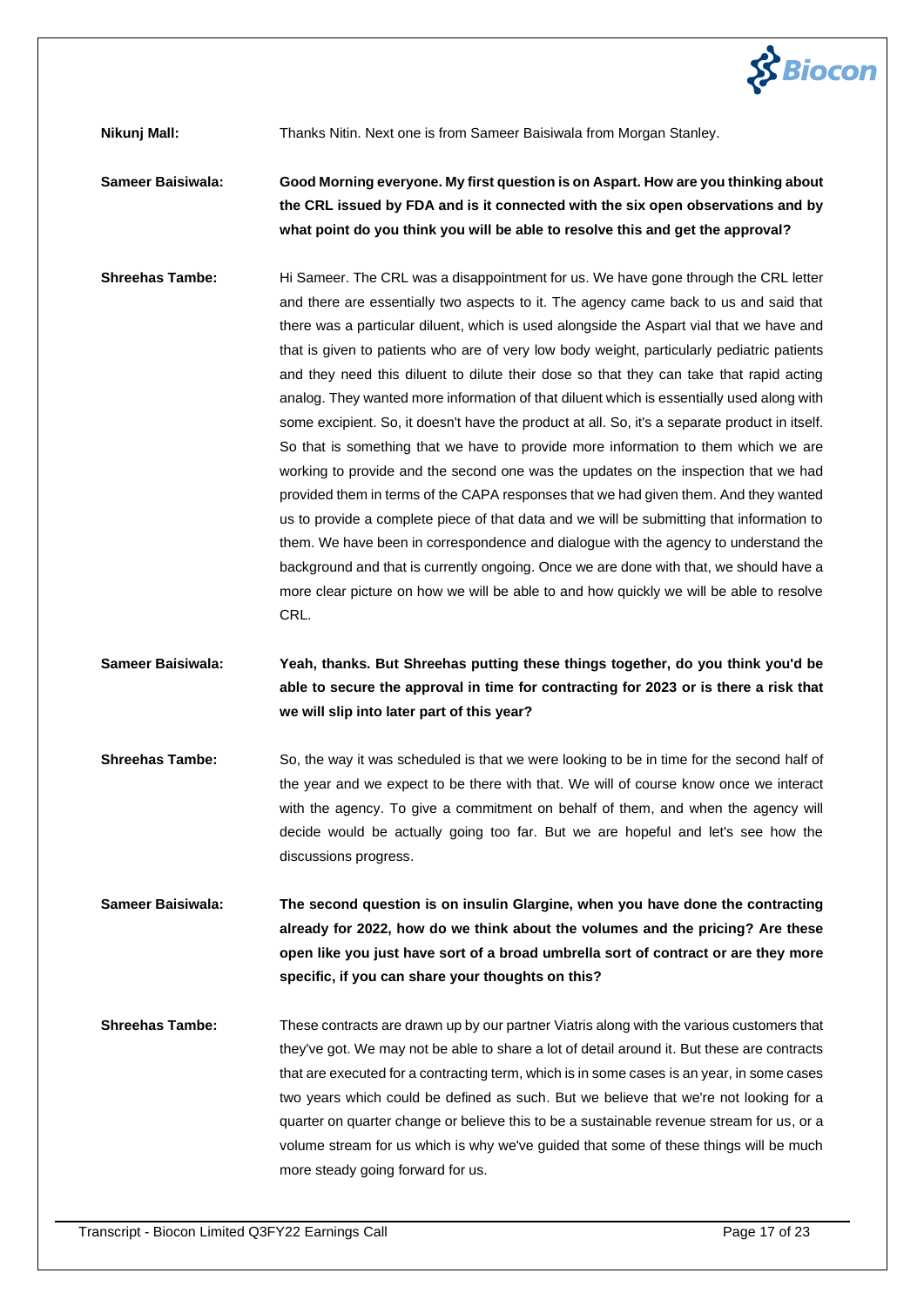

- **Sameer Baisiwala: Okay, thanks. One final question from my side, if I may, is on the generic business. So, if you can just respond to two parts. One is I believe you have spent ₹600 Crores on the Vizag facility. So what kind of asset turnover can we expect from this and over what time period? And second is on the PAI inspection that was done a few months back - any update on that final approval? Thank you.**
- **Siddharth Mittal:** Sure, Sameer. It will be difficult to quantify asset turnover because the output from Vizag facility would go both for our API business as well as for our formulations business. The Vizag facility will augment existing capacity in Bangalore. As you know, immunosuppressant has been our biggest growth driver in the last couple of years and we are capacity constrained and we definitely see a huge growth coming in from this investment. We will also add more fermentation capacity beyond immunosuppressants in Vizag. Being a greenfield investment, a lot of capex on common infra was included in the ₹600 Crores. In terms of asset turnover, as I mentioned it will be difficult to quantify but you can look at our API business' asset turnover which was in the range of 1.25x to 1.5x and for the formulations, it's a little over 2x. I don't expect asset turnover from Vizag to be anything lesser than this, once facility is fully commercialized.

#### **Sameer Baisiwala: Thanks Siddharth. Also, on PAI inspection?**

- **Siddharth Mittal:** The PAI inspection was concluded for our formulations' facility. Immediately after that, we received the approval for Mycophenolic Acid in November 2021. We have couple of more drugs, which are pending approval and we actually expect to get some of these approvals during the fourth quarter.
- **Sameer Baisiwala: Okay, great. Thank you.**

**Nikunj Mall:** Thanks Sameer. Next question is from Harith Ahamed from Spark capital.

**Harith Ahamed: Good Morning. Thanks for taking my questions. My first question is on Aspart, so when I look at our biosimilar launches in regulated markets in the past like Pegfilgrastim, Trastuzumab and insulin Glargine, those were followed by successful launches of these products in India and some of the emerging markets. So, for Aspart can we expect a launch in India in the near term, I see that there are fairly large brands from the innovator in Aspart in India?**

**Shreehas Tambe:** So, we have always developed a global franchise of whichever product we have picked. Now, I don't want to specifically talk about a particular market but whichever products we've picked, the idea has been to build a global franchise for each of the molecules that we brought to the market. It could be depending on the business cases of a particular market or the specialties of a particular market that they could be timed differently, but the intent would be to see that it makes sense to bring them across.

**Harith Ahamed: All right. Second question is on Novel Biologics. I see that we have been booking some revenues in the segment, not very material number but ₹10-15 Crores in the**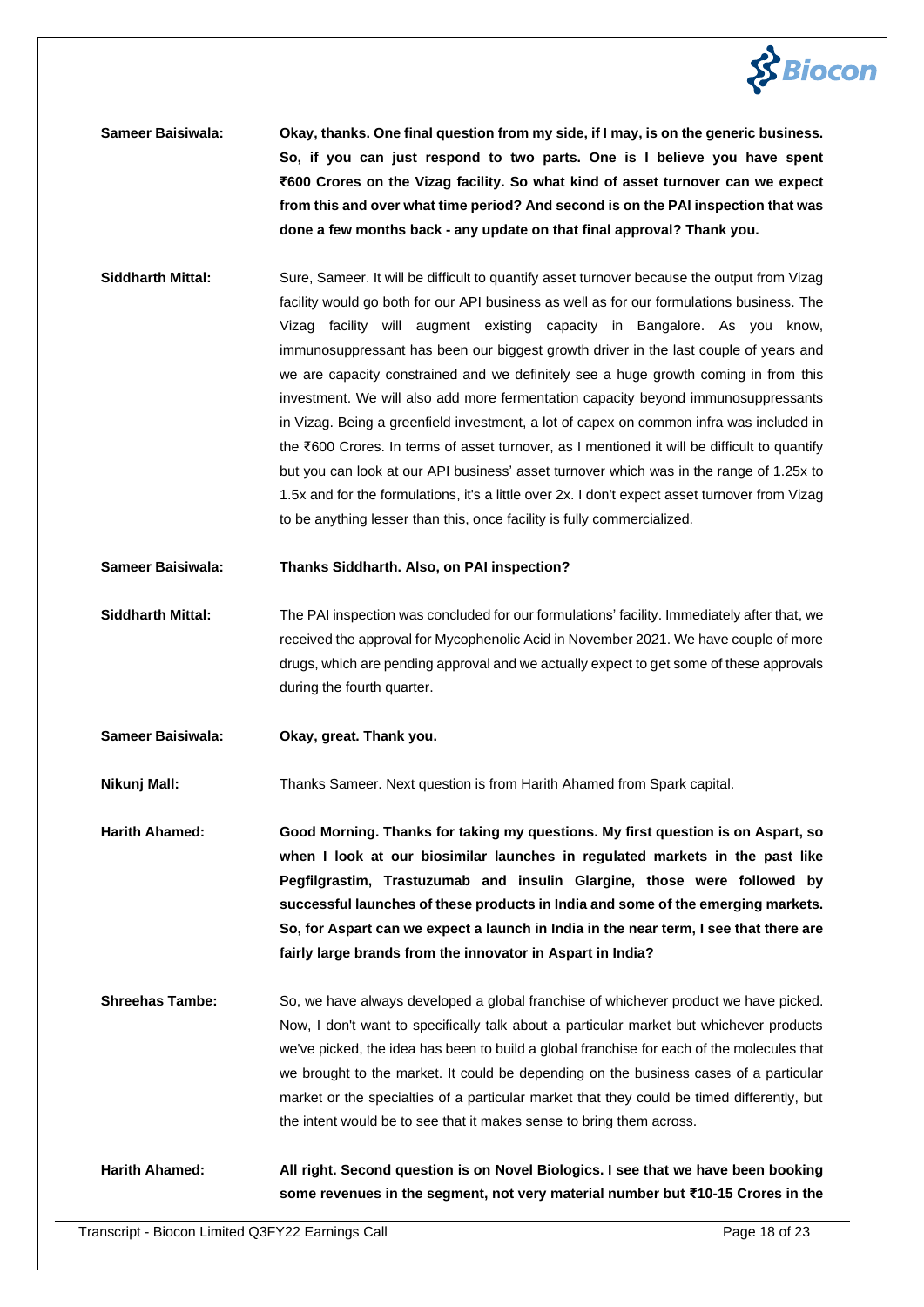

**last two or three quarters. So, is this related to any specific programs and is this part of the licensing income that we're disclosing?**

**Indranil Sen:** So, this is actually intercompany billing that is done from India to Bicara US and Bicara being an associate, this intercompany billing does not get eliminated. So the corresponding leg is sitting in R&D cost and shown as a share of loss under Bicara. So this is not really a third party.

**Siddharth Mittal:** This is on account of Biofusion inter-company billing to Bicara.

**Harith Ahamed: Last one, again an accounting-related question. What is your current stake in Adagio? And I'm also trying to understand the rationale for taking the MTM losses through the P&L and not through the other comprehensive income.**

**M.B Chinappa:** We got a small minority stake in the business where we invested \$5 million in Adagio. I don't have a specific percentage but it's a small minority percentage. The thing of routing this through the P&L is we saw this as a short-term investment and thought we will take it through the P&L and exit this fiscal but the price has moved quite a bit as you saw in Q2, we had gains playing out because of Adagio and this quarter we have a huge loss. In retrospect, say that we should have not taken it through the P&L but it is a decision we have made and we'll be looking to exit from this investment in the near-term once the price step rises.

**Nikunj Mall:** Thanks, Harith. Next one is from Vikram Agarwal from SCA Stock Brokers.

**Vikram Agarwal: Good Morning team. Just one small question. In the recent past, one of the prime reasons why the results had suffered was because of logistical issues such as due to COVID hospitals in the US not being able to treat major therapies, diseases like cancer and the other things and delays in US FDA approvals. So, what do you think is the situation of these and can you comment if these problems have abated or we can expect certain similar problems arising in the future also? Thank you.**

**Shreehas Tambe:** Vikram, some of these logistics issues as I think if you noted Kiran's initial remarks, I think the pandemic as we've thought that it has been behind us but it's actually come up with a new variant each time and each time it has come, it has really impacted the way we've tried to return to normalcy as a community. Likewise, in the US as well, where footfalls to hospitals have continued to be challenged for the non-critical treatments as much as they can, because whatever is critical has to happen. But some of these things have impacted as they continue to slow things down. But eventually these things will have to come back to normalcy. At this stage, we do see some trailing impact of these delays because of the COVID impediments that are there across the world. But I think as a community we are learning to deal with it, is the way we would see it.

**Vikram Agarwal: Great, thank you and all the best for the future.**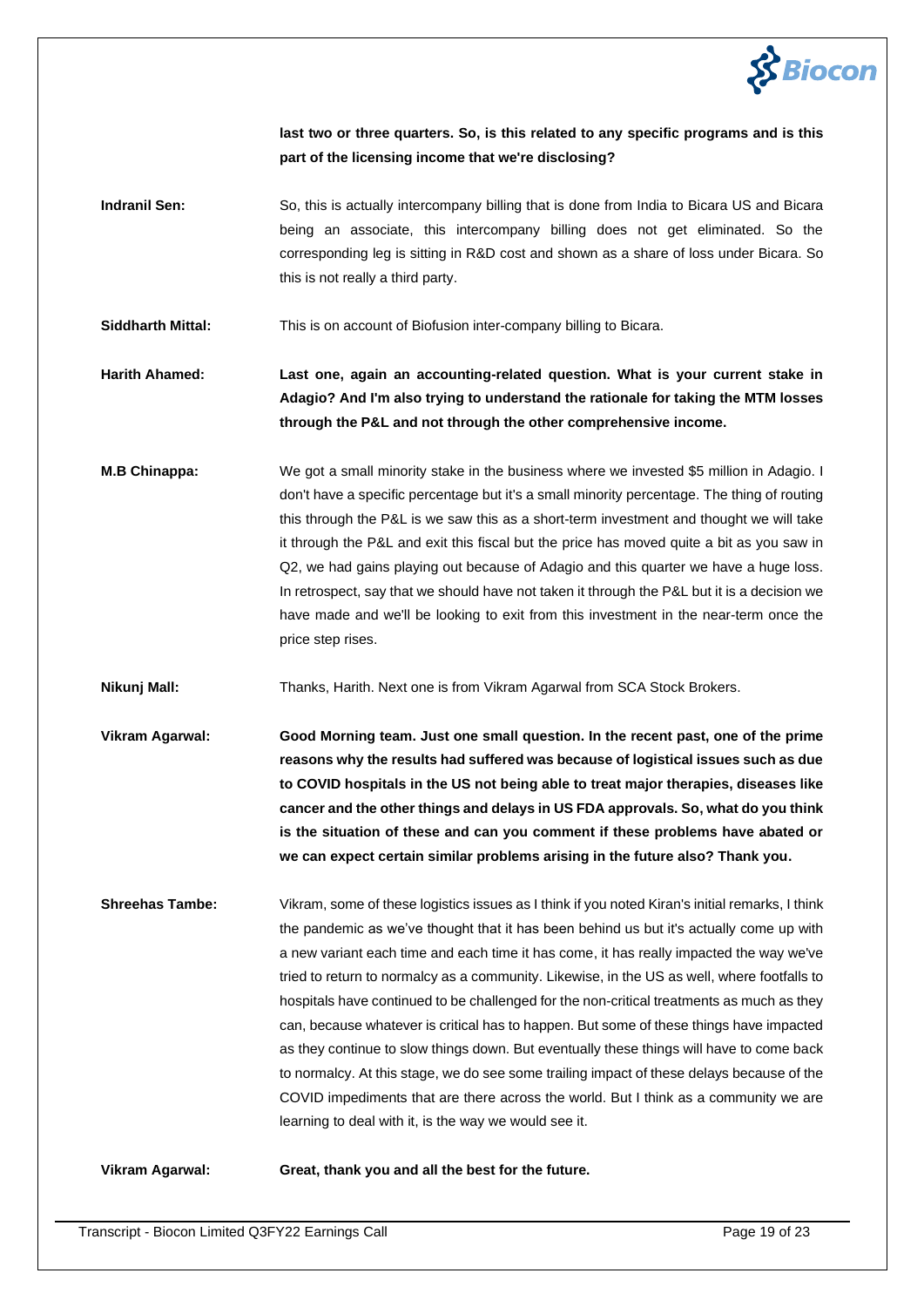

**Nikunj Mall:** Thanks, Vikram. Next one is from Nithya Balasubramanian from Bernstein.

**Nithya Balasubramanian: Thank you. So, two questions one on Semglee. So Shreehas, as you had mentioned you have the interchangeable product and you have the branded product as well. So, the question is, is Viatris retaining the sales force in 2022 and beyond? And the reason I'm asking is I'm assuming your profit share is net of their sales and marketing expenses.**

- **Shreehas Tambe:** Yeah, so in terms of the Viatris' commercial strategy, wouldn't want to comment too much on that, that's best left to them to address. But clearly, we are looking at Glargine as not just one product and the formulary having been listed in some of the top formularies being the end of the line. We're looking at more products to follow. And clearly, we're looking at a larger subscription than what we have got today. So, we don't necessarily see this as a be-all in terms of where it is. We're looking at a wider presence than what we've created. We see this as a beginning. So, wouldn't necessarily comment on the sales force increase or decrease specifically, as that may be a Viatris-specific question but we see this as a beginning of a franchise rather than just one win out of one product situation. In terms of how our profits are accounted, I will let Chini comment on that. Over to you Chini on that.
- **M.B Chinappa:** Nithya, we have actually clarified in the past, the profit share with Viatris is based on gross profit and selling and marketing expenses is not a deductible.
- **Nithya Balasubramanian: Understood. Thank you. The second question was on Aspart, I think in the last earnings call, Lilly had commented that in the fast acting insulin, contracting is far more complicated. It happens along with premix insulins in a more bundled format, do you see this as a challenge to adopting your Aspart when it's in the market?**
- **Shreehas Tambe:** I don't specifically recollect that conversation but we've not heard of anything specific, Nithya, that could be a challenge that is specific to Aspart contracting. We do believe that we will have to be there at the table. We also believe that we will have a product which meets all the expectations of the agency and will be amongst the first interchangeable rapid acting analog as well. So, we believe we will have what it takes to be approved and be chosen over the competition. So, I don't know or can't recollect any specific challenges that you are referring to.
- **Nithya Balasubramanian: Thank you Shreehas. I was referring to what Lilly said in the last earnings calls about the way your contracting happening in a more bundle fashion along with premixes in the fast acting insulin category, that's what I was referring to. Thank you so much, and all the best.**
- **Nikunj Mall:** Thanks, Nithya. The next one is from Chintan Chheda from Quest Investment Advisors.
- **Chintan Chheda: Hi, Good Morning to the team and thanks for taking my question. So, my first question is related to Semglee. So just wanted to understand like up to what level of market share in the US this Malaysian facility can fulfill the requirements at**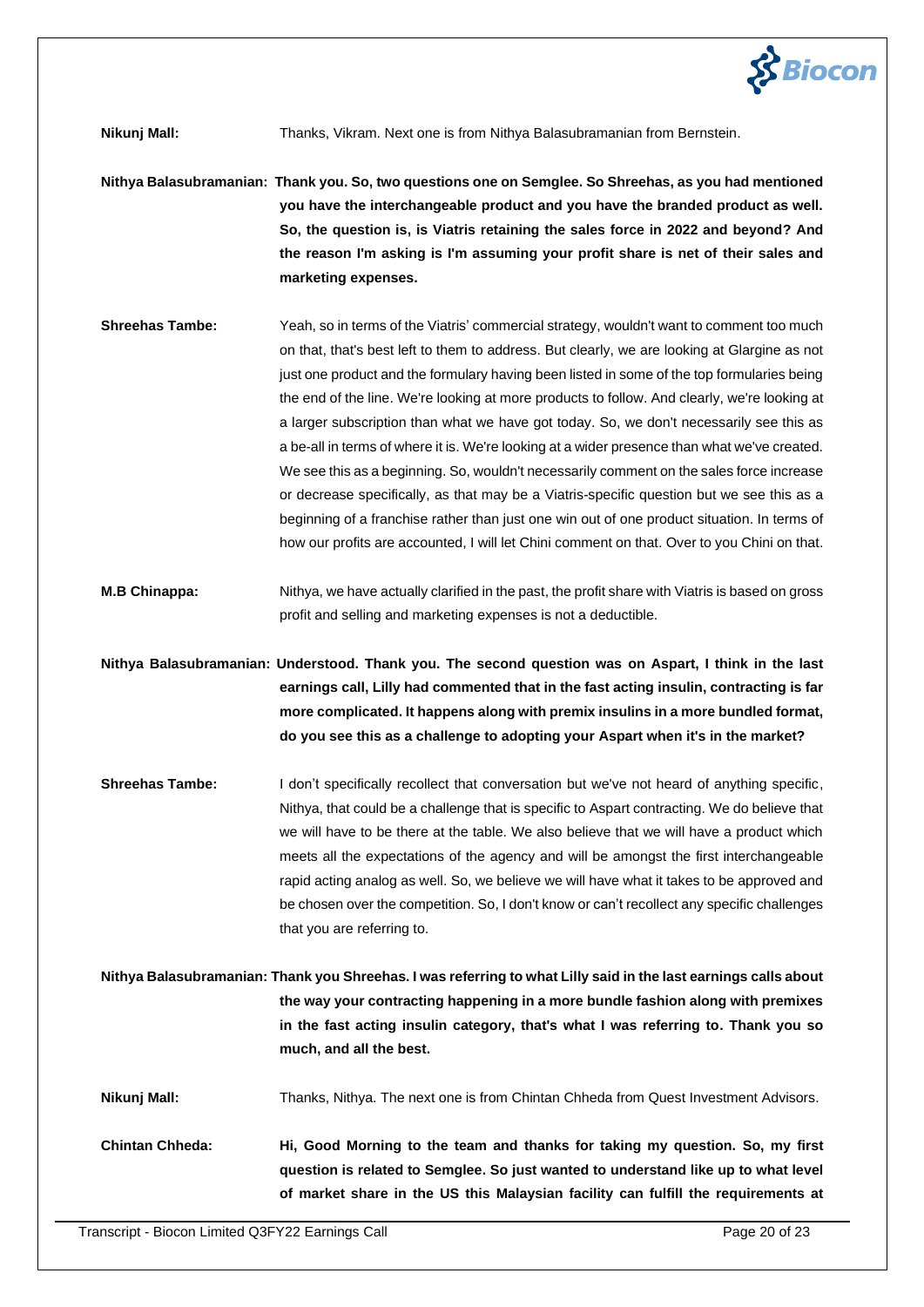

**existing capacity? And this facility had some tax benefits in Phase I, so the same will be applicable for Phase II of future expansions?**

**Shreehas Tambe:** In terms of the ability to supply the US market, I think we've got a very good capacity to supply the US market and we've said that in the past as well that we've built a global scale facility in Malaysia which is a very large integrated facility for drug substance, drug product and pen assembly, and we have continued to expand that facility as well. In fact today, we've also shared that, encouraged by the responses that we've seen, and the impending Aspart approval in the near future, we will be making even further investments on that site so that we can cater to even a higher market share than what we're looking for today. So, we are very confident in terms of the ability to supply the market. And we are looking much more aggressively in terms of volume shares as we get into more products over time. So, clearly in a very strong position on the capacity front to feed the market.

**Chintan Chheda: And tax benefits, what were the tax benefits and do they stick if we go for further expansions?**

- **M.B Chinappa:** Yes, we do have very good tax benefit. We got a long 15-year tax holiday linked to our Phase I investments. We are engaged with the Malaysian authorities for incentive supporting for Phase II investment.
- **Chintan Chheda: Okay. Yeah, thanks for that and second questions related to Aspart. So, for the EU market we have the approval in hand. So, have we gone for the launch in that market? And if yes, then what has been the performance so far in this financial year?**
- **Shreehas Tambe:** We have got the approval in the EU and which is why we are very confident about the science and which is why they're looking for the right time to launch the product. At this time, Viatris is working out of the right launch strategy and the right markets to launch. As I've said before, Europe is not one country, it's a heterogeneous market and it's about timing which product to launch in which markets. They are working on putting that commercial strategy together. Given that we've crossed the bridge in terms of the approval part of it, we will be you know putting together that strategy with Viatris to bring the product to Europe, once that's put together.

**Chintan Chheda: Okay, thanks a lot. That's it from my side.**

**Nikunj Mall:** Thanks Chintan. Next question is from Patrick Stadelhofer from Atlantic Lion Investments.

**Patrick Stadelhofer:** Good morning, just one bigger picture question. How do you see the biosimilar partnership with Viatris and given how important biosimilars are becoming to your overall results, how do you strategically think about your ability to control your own destiny here, versus having to rely on Viatris which is a much smaller part of their business executing for you? Thank you.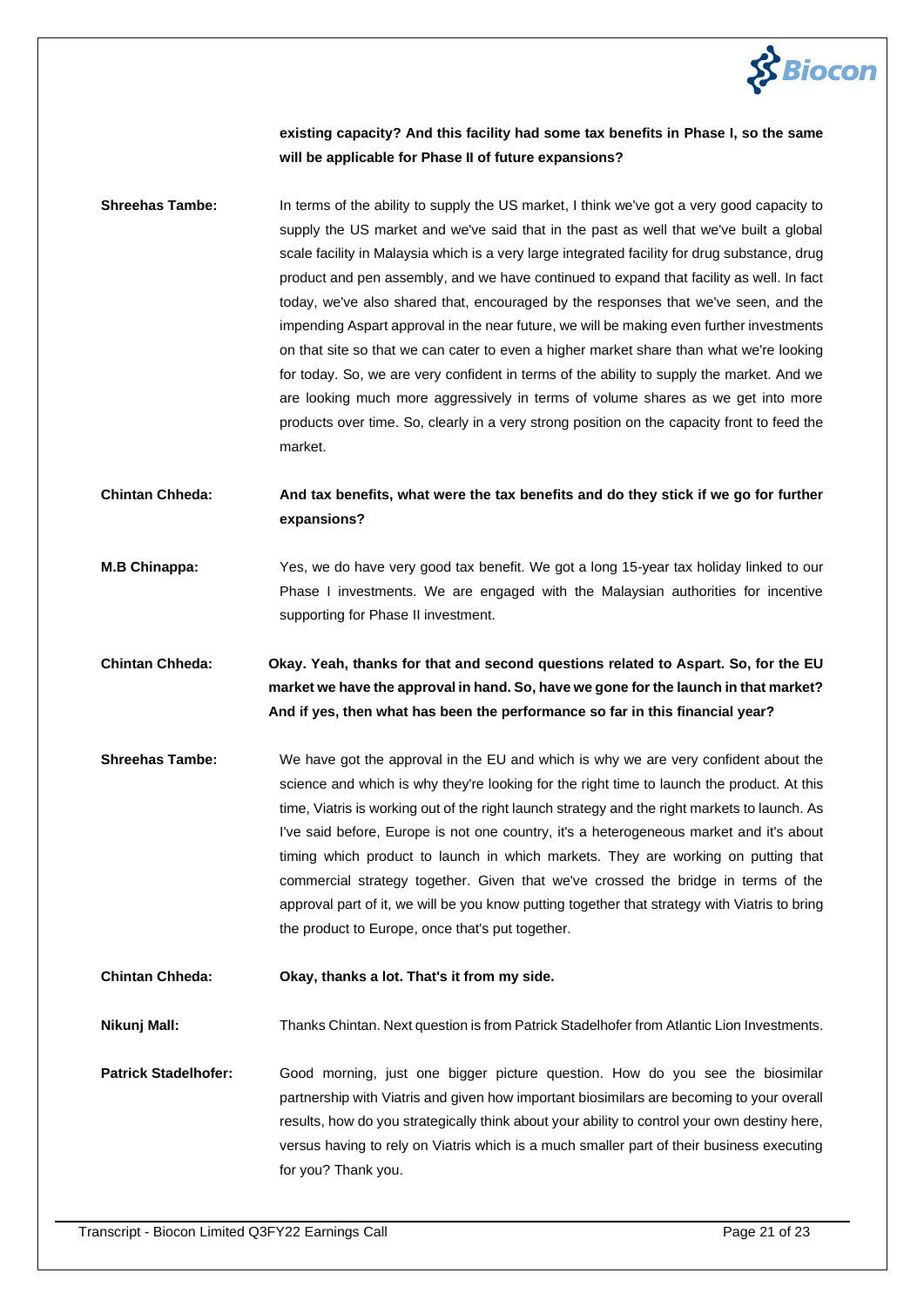

- **Arun Chandavarkar:** Patrick if you look at our portfolio of biosimilars where our initial portfolio was partnered with Viatris and they continue to be a strong partner for us on our initial wave of products. We've also talked about our increased R&D spends going forward, which essentially reflects the progress we've made on our future portfolio, which is not partnered with Viatris. So clearly, as our future portfolio matures we would be more balanced in terms of our commercial channels, what goes through Viatris and what goes directly through us. And we talked about making initial steps in building out our commercial footprint in advanced markets, through some of the senior hires, and this is the first step towards that destiny that you talked about. It is about being completely vertically integrated across R&D, manufacturing and commercial for our future portfolio.
- **Nikunj Mall:** Thanks Patrick. Next one is from Vipul Shah from Sumangal Investment.

**Vipul Shah: So my question is, what will be the capex for expansion of Malaysian facilities and what is the financial performance of the Malaysian facilities? What is the capacity utilization? What is the EBITDA level performance if you can comment that will be very helpful.**

- **M.B Chinappa:** So, the Malaysian expansion will come within our overall capex plans that is a capex spend of about \$100-150 million per year. So, we look to fund the Malaysia expansion within this overall capex allocation. If you look at Malaysia's performance for the quarter, this has been a very good quarter because we've had positive EBITDA and a near breakeven at the PBT and PAT line. As profit shares accrue from the sales of Semglee in the US, we see this trending upwards and Malaysia moving to full profitability in FY23.
- **Vipul Shah: So, a follow up to that, should we assume that Malaysia will at least breakeven from here on for subsequent quarters in the year?**
- **M.B Chinappa:** Yes, we strongly believe that Malaysia will be profitable going forward from Q4 onwards.
- **Vipul Shah: Thank you and all the best.**
- **Nikunj Mall:** Thanks Vipul. Next one is from Ashutosh.

**Ashutosh Dobhal: Thanks for the opportunity. My question is how do you see Biocon different from today's Biocon in next 10 years? Thank you.**

**Kiran Mazumdar-Shaw:** Thanks for that question. As you know, Biocon sees itself as a fully integrated global biopharma biosimilar company and I think one of the missing capabilities is to have a strong commercial engine for advanced markets. And I think in the next 10 years, we expect ourselves to be amongst the leading biosimilars companies globally as a fully integrated player in this particular segment with a very large portfolio of products. We expect to have one of the largest portfolio of biosimilars, catering to global markets and being dominant in many of these markets, especially some of the key of global markets,